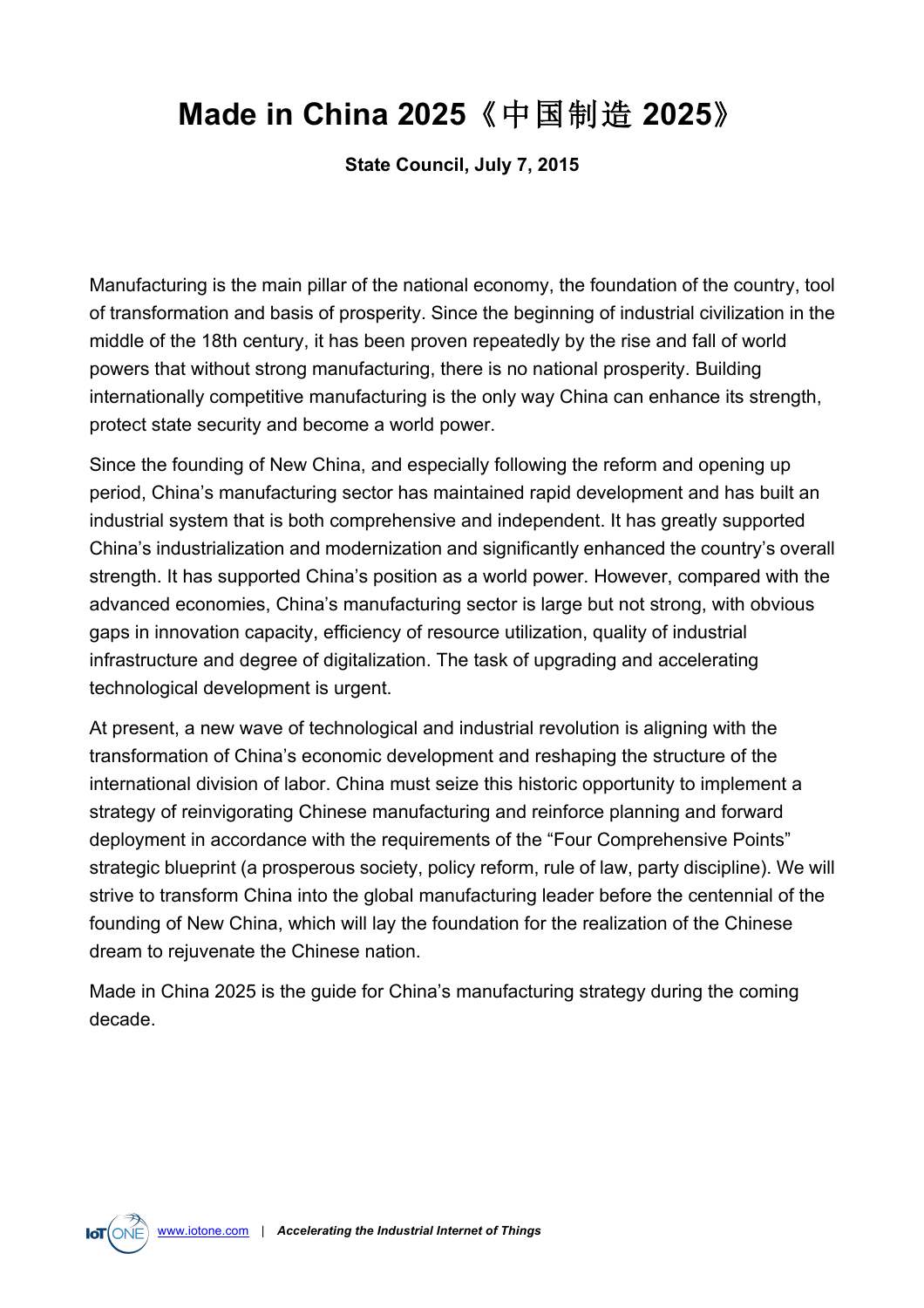## **Contents**

## **1. SITUATION AND ENVIRONMENT**

- **1.1 Global Manufacturing Faces Significant Adjustment**
- **1.2 China's Economic Development Roadmap Faces Significant Changes**
- **1.3 Building a Leading Manufacturing Power is Arduous and Pressing**

## **2. STRATEGIC PRINCIPLES AND GOALS**

- **2.1 Guiding Principles**
- **2.2 Basic Principles**
- **2.3 Strategic Goals**

## **3. STRATEGIC TASKS AND KEY POINTS**

- **3.1 National Manufacturing Innovation Capability**
- **3.2 Full Integration of Informatization and Industrialization**
- **3.3 Fundamental Industrial Capabilities**
- **3.4 Quality and Branding**
- **3.5 Green Production**
- **3.6 Breakthroughs in Major Areas**
- **3.7 Structural Adjustment in Manufacturing**
- **3.8 Service-oriented Manufacturing and the Product Service Industry**
- **3.9 Internationalization of Manufacturing**

## **4. STRATEGIC SUPPORT AND SUPPLY**

- **4.1 Institutional Mechanism Reform**
- **4.2 Fair Market Environment**
- **4.3 Financial Support Policies**
- **4.4 Fiscal and Taxation Policy**
- **4.5 Multi-level Talent Cultivation Systems**
- **4.6 Medium, Small and Micro Enterprise Policy**
- **4.7 Manufacturing Openness**
- **4.8 Organization and Implementation System**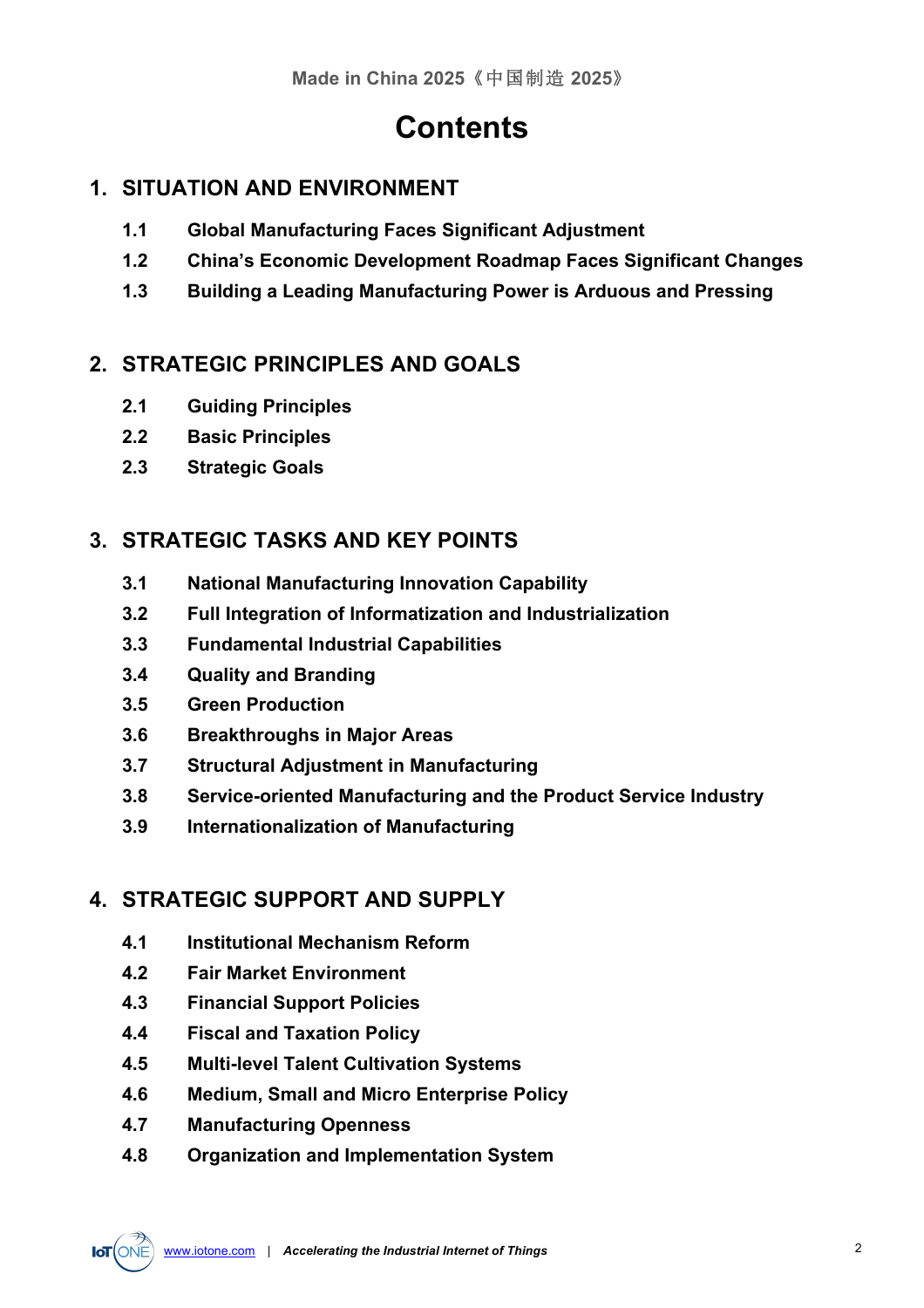## **1. SITUATION AND ENVIRONMENT**

#### **1.1 Global Manufacturing Faces Significant Adjustment**

The deep integration of next generation IT into manufacturing is triggering far-reaching industrial transformation and forming new production methods, industrial patterns, business models and economic growth points. All countries are promoting technology innovation in 3D printing, mobile Internet, cloud computing, big data, bioengineering, new energy resources and new materials. Intelligent manufacturing, such as intelligent equipment and plants based on cyber-physical systems, is creating a new manufacture revolution. The scope of manufacturing is expanding to include crowd-sourcing, collaborative design, mass customization, precise supply chain management, life-cycle management across the industrial value chain, wearable devices, and autonomous equipment and vehicles. China's manufacturing sector is facing a great opportunity to upgrade, innovate, and transform.

At the same time, global industrial competition is undergoing a significant adjustment that presents China with great challenges. After the global financial crisis, developed countries implemented 'Manufacturing Renaissance' strategies in order to regain advantages in manufacturing, and to promote new global trading and investment patterns. Meanwhile, developing countries are seeking to expand their share of global industrial labor and are investing in industrial capital to develop their export markets. Manufacturing in China is facing severe challenges from this "two-way squeeze" between developed and developing countries. In order to sustain China's manufacturing sector, we must have a global view and deploy new strategies, so we can turn challenges into opportunities and capture the manufacturing high ground in the new competitive landscape.

#### **1.2 China's Economic Development Roadmap Faces Significant Changes**

With the simultaneous development of new types of industrialization, informatization, urbanization, and agricultural modernization, pent up domestic demand is being released that will stimulate Chinese manufacturing. Demand will increase across many sectors, from industrial equipment, to private consumption, public services, and national defense. This new domestic demand requires rapid improvement of manufacturing technologies and innovation, improved commodity quality and safety, and upgraded public infrastructure. We will comprehensively deepen reform and expand 'opening up' to stimulate manufacturing innovation in order to transform and upgrade manufacturing capabilities.

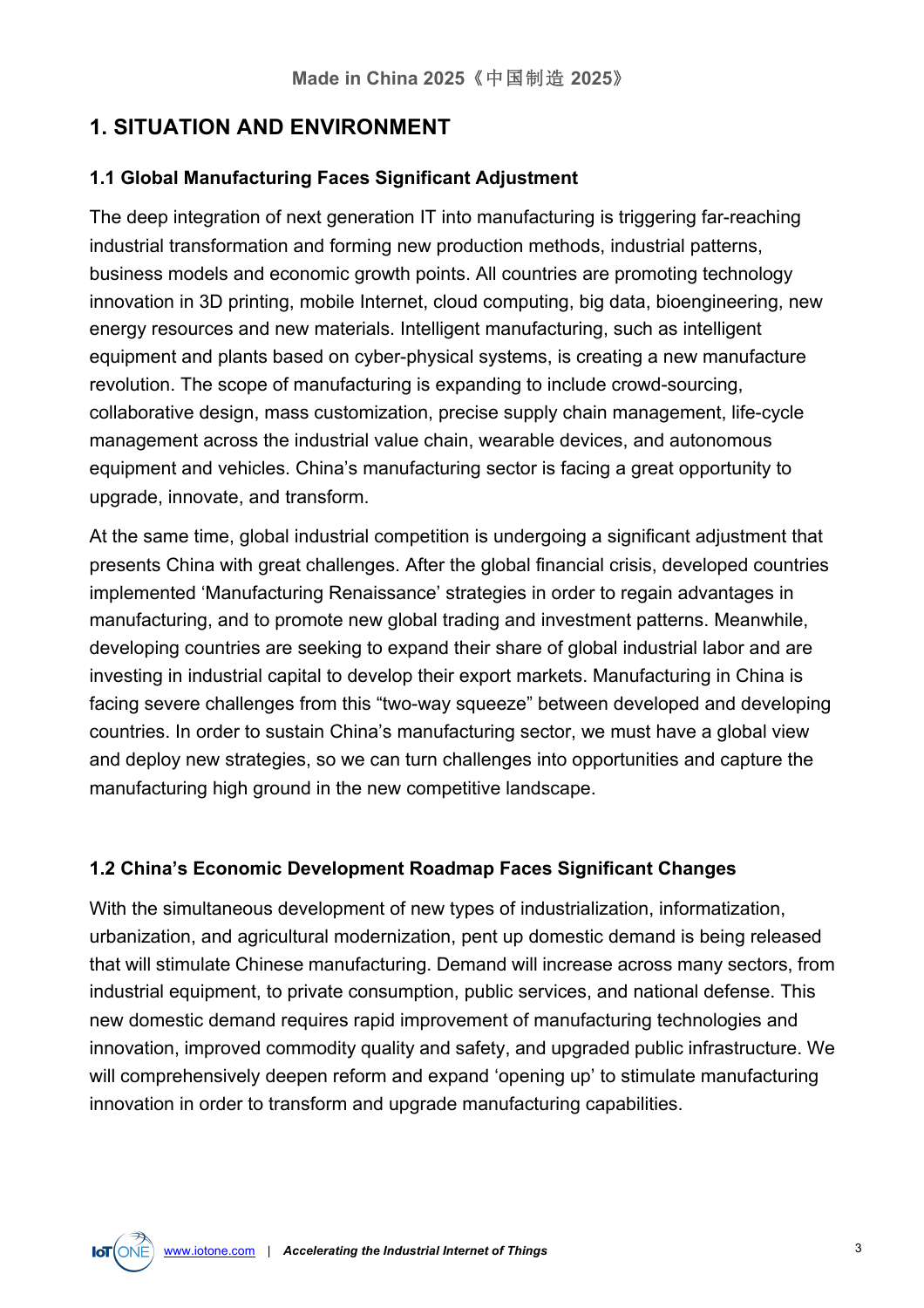The economy of China has entered a New Normal and Chinese manufacturing is facing new challenges. With resource and environmental constraints growing, costs of labor and production inputs rising, and investment and export growth slowing, a resource and investment intensive development model that is driven by expansion cannot be sustained. We must immediately adjust the development structure and raise the quality of development. Manufacturing is the engine that will drive the new Chinese economy.

#### **1.3 Building a Leading Manufacturing Power is Arduous and Pressing**

After decades of rapid growth, China's manufacturing scale has become the largest in the world. China's comprehensive and independent manufacturing system has become the cornerstone of economic and social development, and is an important force supporting the global economy. Continuous technology innovation has greatly improved the overall manufacturing competitiveness of China. We have made breakthroughs in launching manned spacecraft and deep-sea submersibles, producing aircraft, launching the Beidou Navigation Satellite System, developing supercomputers, building high-speed rail, and installing ten-thousand meter deep oil drilling equipment. We have formed internationally competitive enterprises and laid the foundation to build China into an industrial power.

Nonetheless, China is still in the process of industrialization and there remain gaps between China and advanced economies. Chinese manufacturing is large but not yet strong. The capability for independent innovation is weak and external dependence for key technologies and advanced equipment is high. Enterprise-led manufacturing innovation systems have yet to be perfected. Product quality is not high and China has few world-famous brands. Resource and energy efficiency remains low, while environmental pollution is severe. The industrial structure and industry services remain immature. The manufacturing digitalization level is low and digital technologies have not been widely integrated into industry. The overall internationalization level is low and enterprises' capacity to compete globally is deficient. All of the above problems must be solved for China to become an advanced manufacturing power.

Developing into a manufacturing power requires China to firmly seize new strategic opportunities, actively meet challenges, strengthen overall planning, pursue innovation-driven development, make effective policies, leverage the advantages of its system, and mobilize all social forces to work with courage and determination. To realize the transformation from Made in China to Created in China, from China Speed to China Quality, and from Chinese products to Chinese brands, we must rely mainly on domestic equipment and companies. By doing so we can execute the strategic task of transforming Chinese manufacturing from large to strong.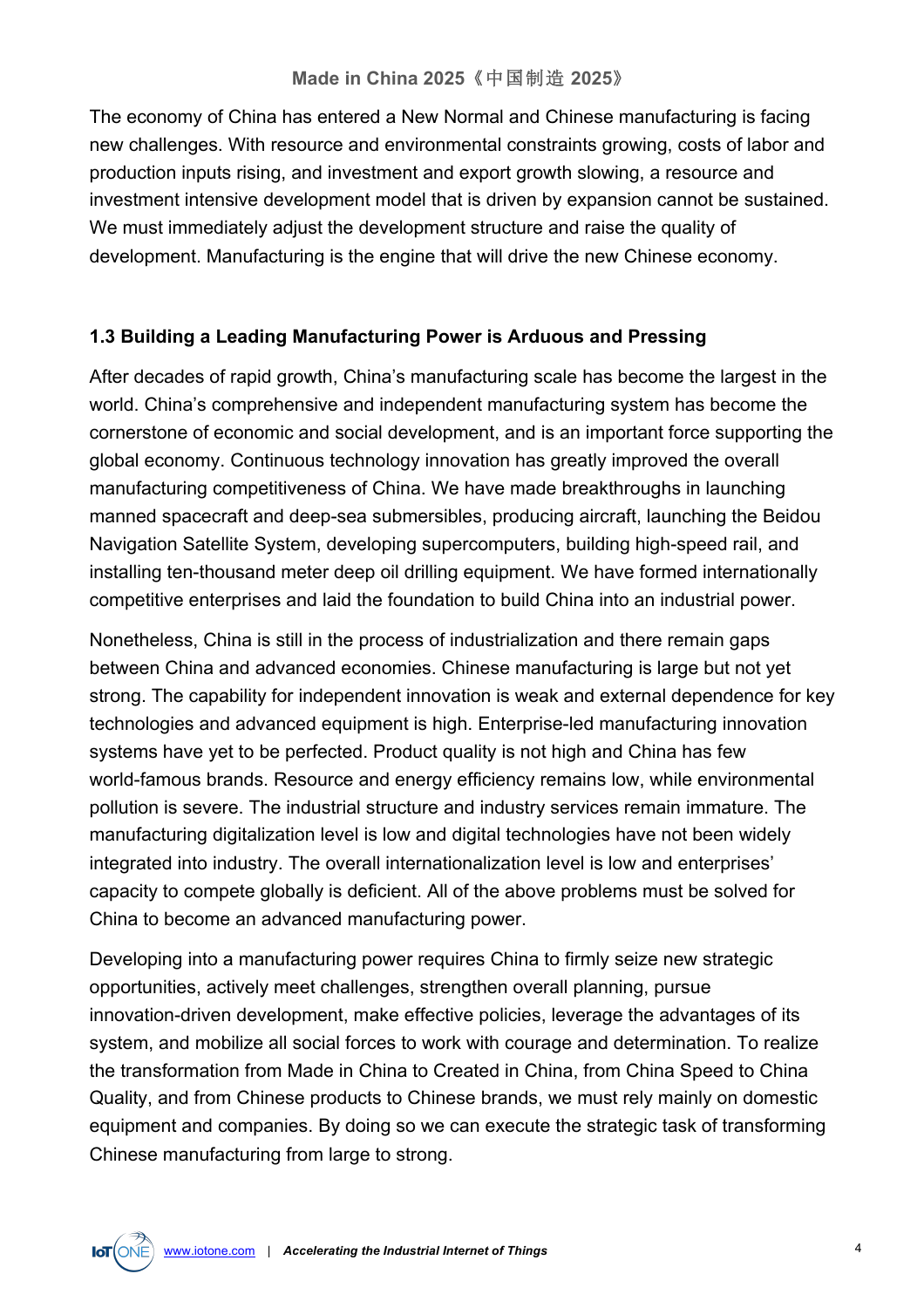## **2. STRATEGIC PRINCIPLES AND GOALS**

#### **2.1 Guiding Principles**

We need to implement the guiding principles of the Eighteenth National Party Congress and the Second, Third and Fourth Plenary Sessions of the Eighteenth Central Committee in order to follow a new path of industrialization with Chinese characteristics. Manufacturing innovation will be the theme, improving quality and performance the core, integration of the next-generation IT into manufacturing the main thread, intelligent manufacturing the main priority, and meeting the demands of economic and social development and national defense the goal. We should reinforce the industrial base, improve integrated levels and training systems for multi-talented personnel to promote industrial transformation, cultivate a manufacturing culture with Chinese characteristics, and realize the evolution of manufacturing from large to strong. The guiding principles are:

Innovation-driven Development - We will:

- Make innovation the guiding theme of manufacturing with breakthroughs in key technologies.
- Adapt institutions for innovation.
- Promote trans-industrial and interdisciplinary collaborative innovation, digitalization, network technologies, and smart technologies in manufacturing.
- Follow the innovation-driven path.

Quality First - We will:

- Continue to view quality as the core of manufacturing leadership, encourage enterprises to assume responsibility for product quality, and support quality-related research and domestic brands.
- Develop standardized laws and regulations, quality supervision systems, and a quality-first culture.
- Follow the path of competing with high quality.

Green Development - We will:

- Continue to take sustainable development as the focus of manufacturing power.
- Promote the application of energy-saving and environmental protection technologies, processes and equipment to enable cleaner production.

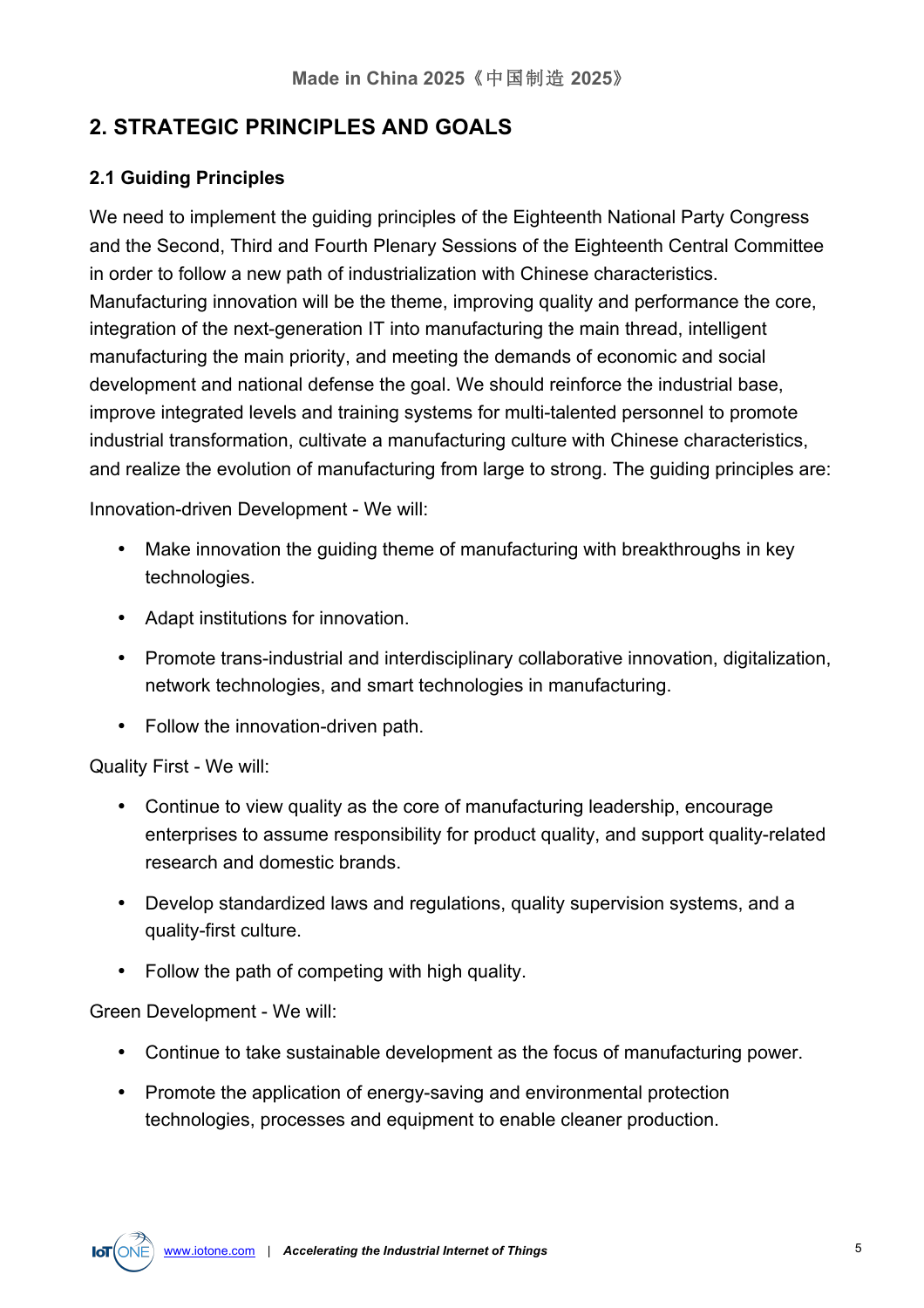• Follow the path of ecological development by developing the recycling economy, improving the efficiency of resource recycling, and establishing a sustainable manufacturing system.

Structure Optimization - We will:

- Pursue structural adjustment as the key facilitator of manufacturing power.
- Support development of advanced manufacturing, upgrade traditional industries, and transform production-oriented manufacturing into service-oriented manufacturing.
- Optimize industrial structure, cultivate industrial clusters, and follow the path of improving system and organization performance.

Talent-oriented Development - We will:

- Continue to develop talent as the foundation of the manufacturing influence.
- Develop pragmatic mechanisms for personnel hiring, placement, and training, and cultivate professional, technical, managerial, and administrative personnel to meet the demands of modern manufacturing.
- Create an atmosphere that supports an entrepreneurial mindset, develop a skilled manufacturing talent pool, and build rational organization structures.
- Follow the path of talent-driven development.

#### **2.2 Basic Principles**

Market-oriented and Government-led Development - We will:

- Comprehensively deepen reform, give markets the decisive role in allocating resources, strengthen the dominant position of enterprises, and stimulate the vitality and creativity of enterprise.
- Actively transform government functions, strengthen strategic research, improve relevant policies, and create a stable environment for enterprises.

Pragmatic Planning with Long-term Perspective – We will:

• Accelerate structural transformation, upgrade quality and performance, and develop sustainable manufacturing capabilities in regard to bottlenecks and weak links that restrain manufacturing.

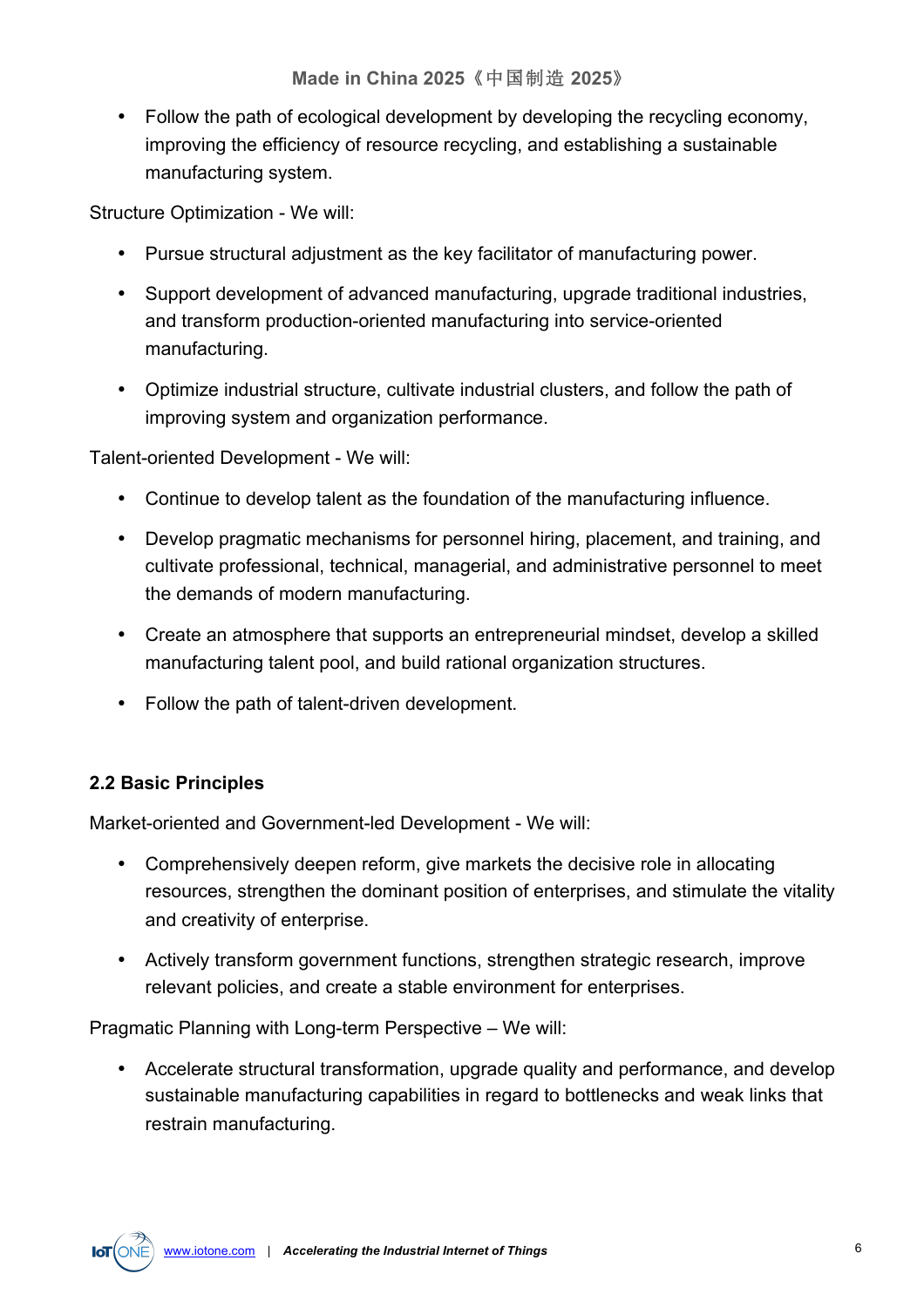• Understand the new round of technology and industrial revolution and make strategic plans and farsighted policies to consolidate current advantages and capture the high ground to manage future competition.

Holistic Advancement and Breakthroughs in Key Areas - We will:

- Continue to integrate holistic considerations.
- Make wide-ranging plans and define innovation directions.
- Promote full integration of military and civilian manufacturing to improve the overall capacity level.
- Integrate resources, focus on key areas, implement major projects in focused areas, and make pursue breakthroughs aggressively in order to meet the demands of economic and social development and national security.

Independent Development Open to Global Cooperation - We will:

- Master core technologies, perfect the industrial supply chain, and cultivate domestic capabilities in strategic areas related to national welfare, the people's livelihood, and industry security.
- Continue to further expand the 'Opening Up' strategy to actively engage with global resources and markets, strengthen global distribution, promote international communication and cooperation, and develop new comparative advantages to improve the overall level of manufacturing.

#### **2.3 Strategic Goals**

In light of national conditions and global realities, China will work hard to realize strategic manufacturing goals by following the "Three Steps".

First Step - Strive to turn China into a major manufacturing power in ten years.

- By 2020, we will achieve industrialization, consolidate manufacturing power, and greatly increase manufacturing digitalization.
- We will master core technologies in key areas, strengthen competitiveness in areas where China leads globally, and greatly improve product quality.
- Digitalization, networking, and informationization of manufacturing will make significant progress. Energy and material consumption per unit of industrial added value and pollutant emissions by major industries will significantly decrease.

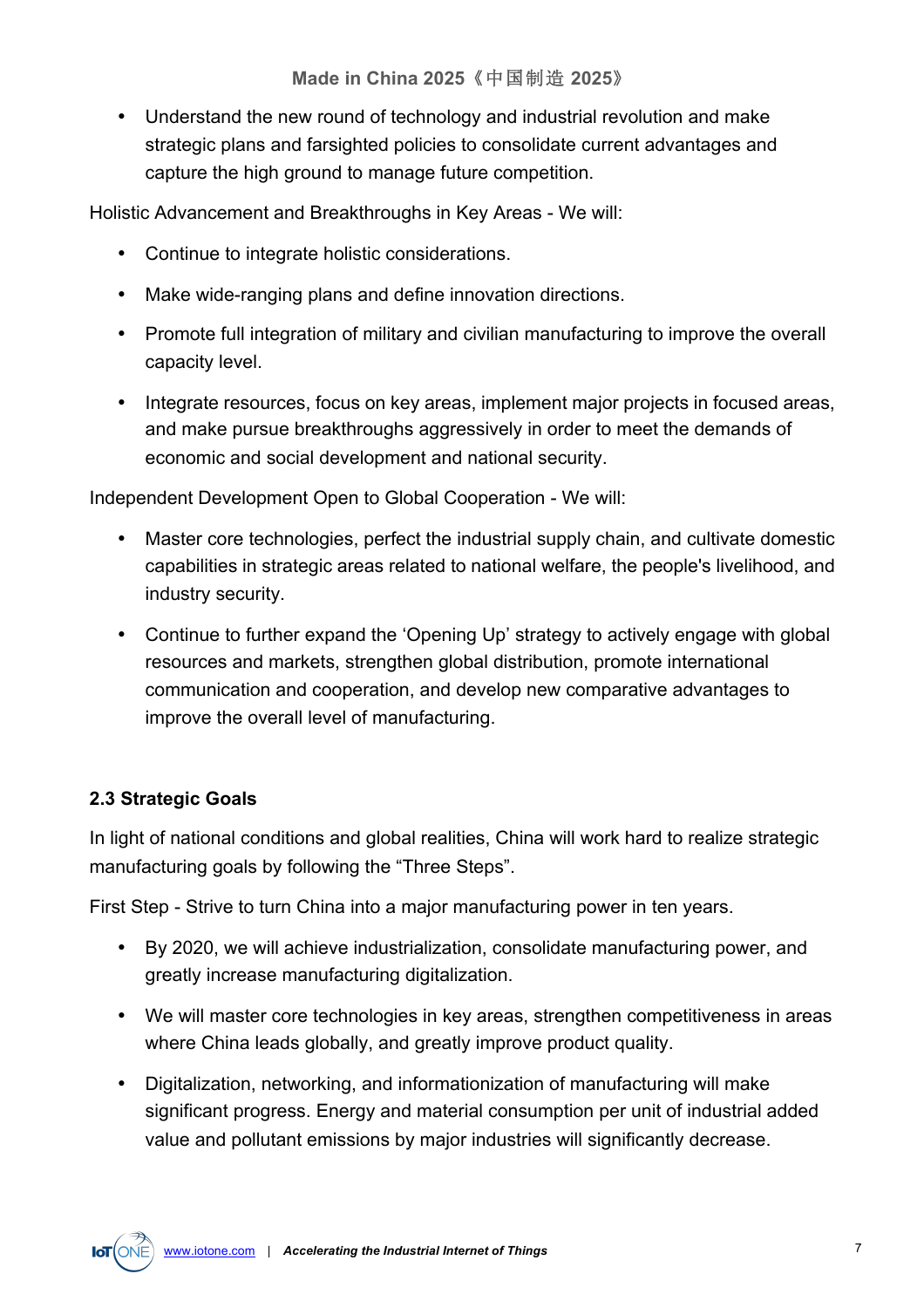- By 2025, the overall quality of manufacturing will improve greatly, innovation capacity will enhance markedly, overall labor productivity will increase greatly, and the integration of IT into industry will reach an advanced level.
- Energy and material consumption per unit of industrial added value and pollutant emissions of key industries will reach the developed economy level.
- China will have a number of multinational enterprises and industrial clusters with strong international competitiveness, and the position of China in the global division of labor and the global value chain will improve significantly.

#### Second step:

- By 2035, Chinese manufacturing will reach an intermediate level among world manufacturing powers.
- We will greatly improve innovation capability, make breakthroughs in major areas, significantly increase overall competitiveness, lead global innovation in industries where China is most competitive, and comprehensively realize industrialization.

Third step:

- By 2049, the centennial of the founding of New China, China's manufacturing sector status will become more consolidated and China will become the leader among the world's manufacturing powers.
- We will have the capability to lead innovation and possess competitive advantages in major manufacturing areas, and will develop advanced technology and industrial systems.

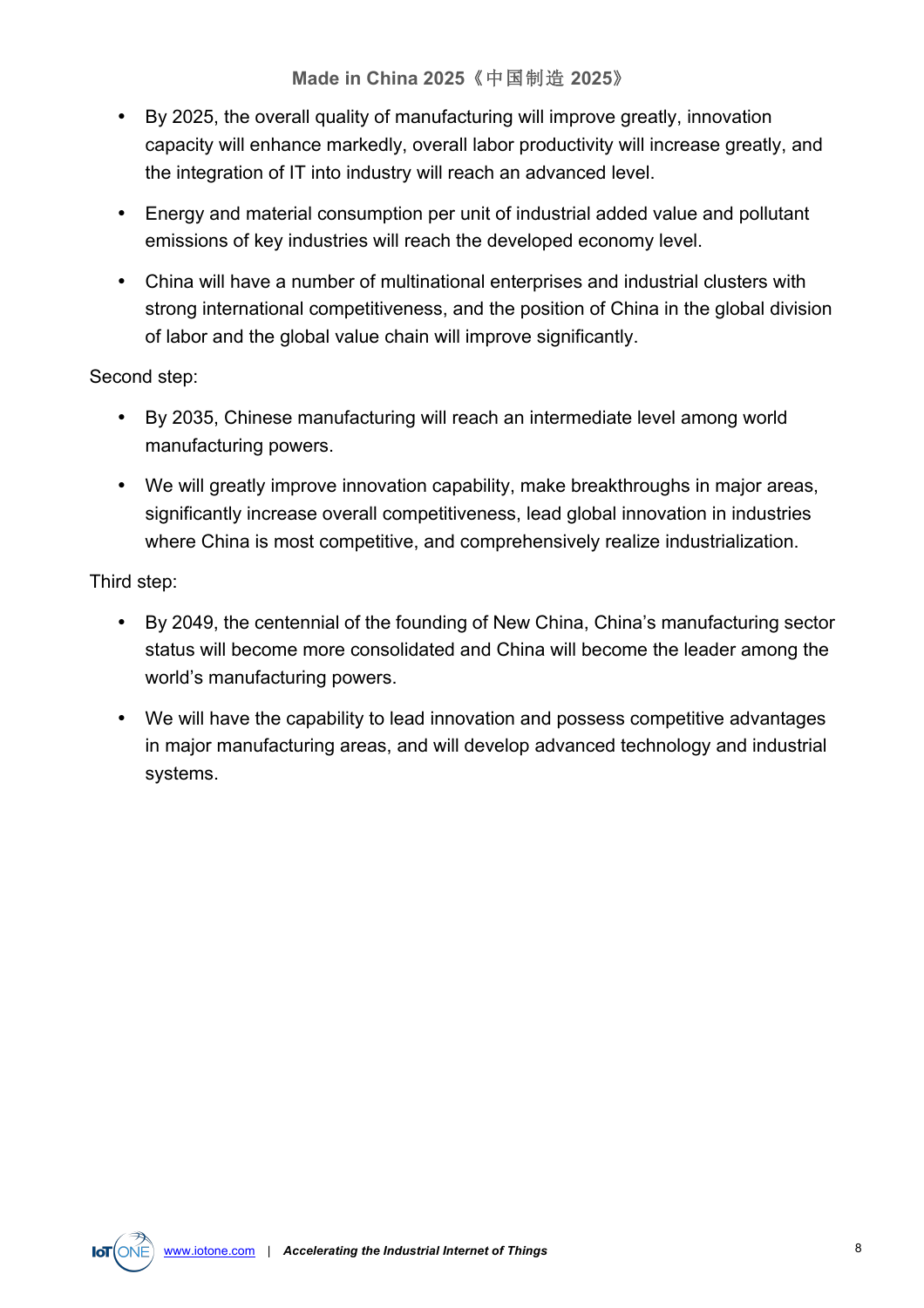## *Major Manufacturing Indicators, 2013 - 2025*

| Category                                             | <b>Indicator</b>                                                                                         | 2013 | 2015 | 2020 | 2025 |
|------------------------------------------------------|----------------------------------------------------------------------------------------------------------|------|------|------|------|
| <b>Innovation</b><br>Capability                      | Internal R&D cost as a percentage<br>of operating revenue of<br>manufacturing firms (%)                  | 0.88 | 0.95 | 1.26 | 1.68 |
|                                                      | Invention patents per billion RMB of<br>operating revenue (#)                                            | 0.36 | 0.44 | 0.70 | 1.10 |
| <b>Quality and Value</b>                             | Manufacturing quality<br>competitiveness (index)                                                         | 83.1 | 83.5 | 84.5 | 85.5 |
|                                                      | Manufacturing value-added rate<br>(% increase over 2015)                                                 |      |      | 2    | 4    |
|                                                      | Average manufacturing labor<br>productivity growth during the<br>5-year Plan (%)                         |      |      | 7.5  | 6.5  |
| Integration of IT<br>and<br><b>Industrialization</b> | Broadband penetration (%)                                                                                | 37   | 50   | 70   | 82   |
|                                                      | Digital R&D and design tool<br>penetration (%)                                                           | 52   | 58   | 72   | 84   |
|                                                      | Key process control rate (%)                                                                             | 27   | 33   | 50   | 64   |
| Green<br><b>Development</b>                          | Energy consumption decrease per<br>unit of industrial value added<br>(% decrease over 2015)              |      |      | 18   | 34   |
|                                                      | Carbon dioxide emission decrease<br>rate per unit of industrial value<br>added<br>(% decrease over 2015) |      |      | 22   | 40   |
|                                                      | Water consumption decrease per<br>unit industrial value added<br>(% decrease over 2015)                  |      |      | 23   | 41   |
|                                                      | Industrial solid wastes<br>comprehensive utilization ratio (%)                                           | 62   | 65   | 73   | 79   |

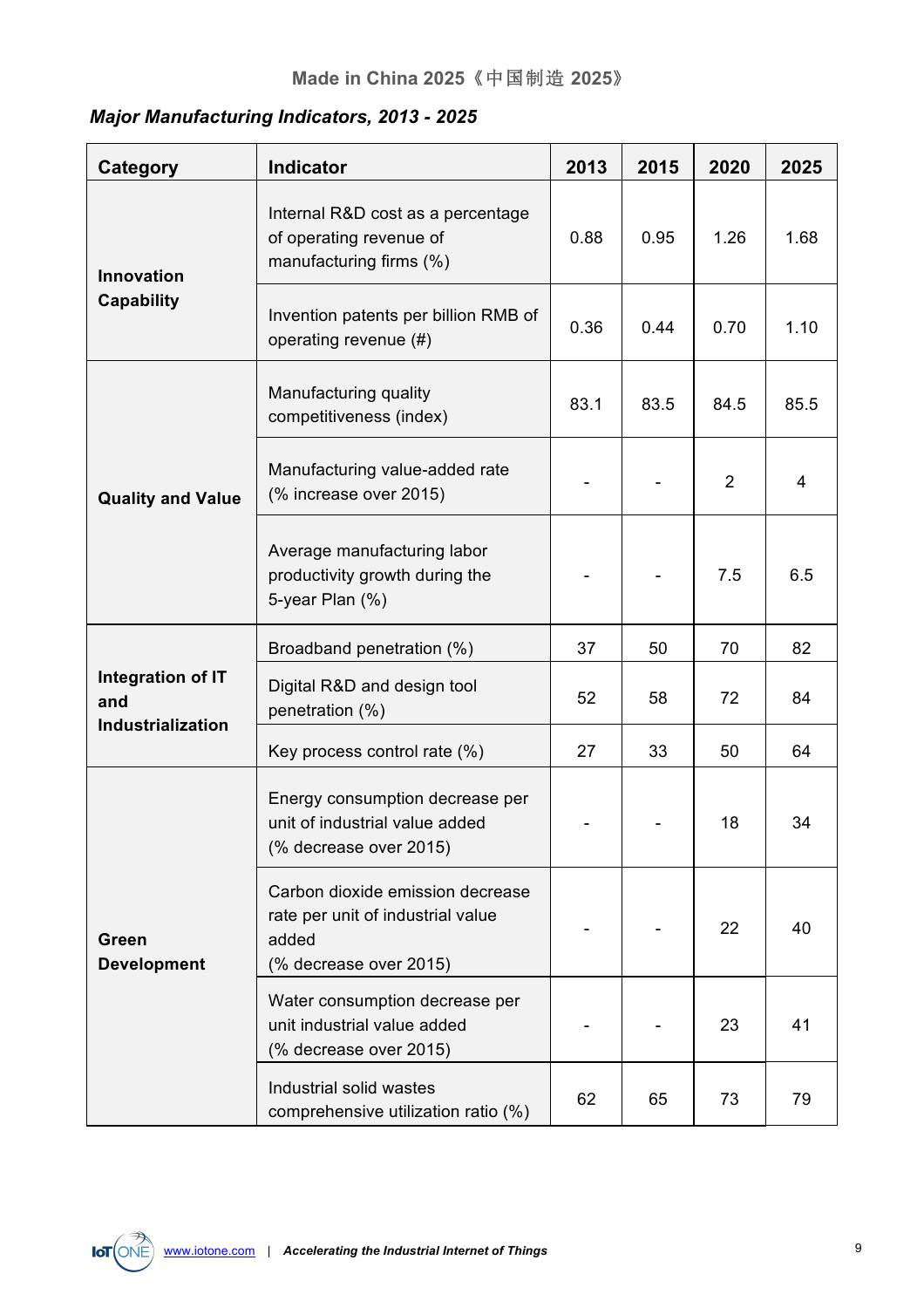## **3. STRATEGIC TASKS AND KEY POINTS**

To fulfill the strategic goal of transforming China's manufacturing sector, we must follow the problem-oriented method, make an overall plan, and focus on key areas. The plan must embody the consensus of the entire society and lead to comprehensively increasing the development quality and core manufacturing competitiveness.

#### **3.1 National Manufacturing Innovation Capability**

We will perfect the manufacturing innovation system, which is based on enterprises and guided by the market, and which integrates government, production, education, research and operations. China will innovate in accordance with the industrial supply chain and will require carrying out research into core technologies, apply scientific and technological achievements in practice, and improve innovation capabilities in major areas.

Research Core Technologies - We will:

- Give enterprises the main role in innovation, support enterprises to improve innovation capability, promote National Technology Innovation Model Enterprises and enterprise technology centers, and involve enterprises in the decision-making and implementation of national technology plans.
- Regularly formulate and release technology innovation roadmaps in major areas of manufacturing based on national strategy.
- Continue to implement the National Sci-Tech Special Projects and support research of through the National Science and Technology Plan.
- Enable key enterprises to play a leading role and universities and research institutions to play a supporting role to build a number of innovation coalitions and promote collaborative innovation involving government, production, education, research and operations
- Make breakthroughs in a number of key technologies which have significant impact on improving industrial competitiveness.

Innovation Design Capability - We will:

• Launch initiatives to demonstrate innovation design in major areas, such as traditional manufacturing, strategic emerging industries, and the modern service industry, and comprehensively promote advanced designs that are green, smart and collaborative.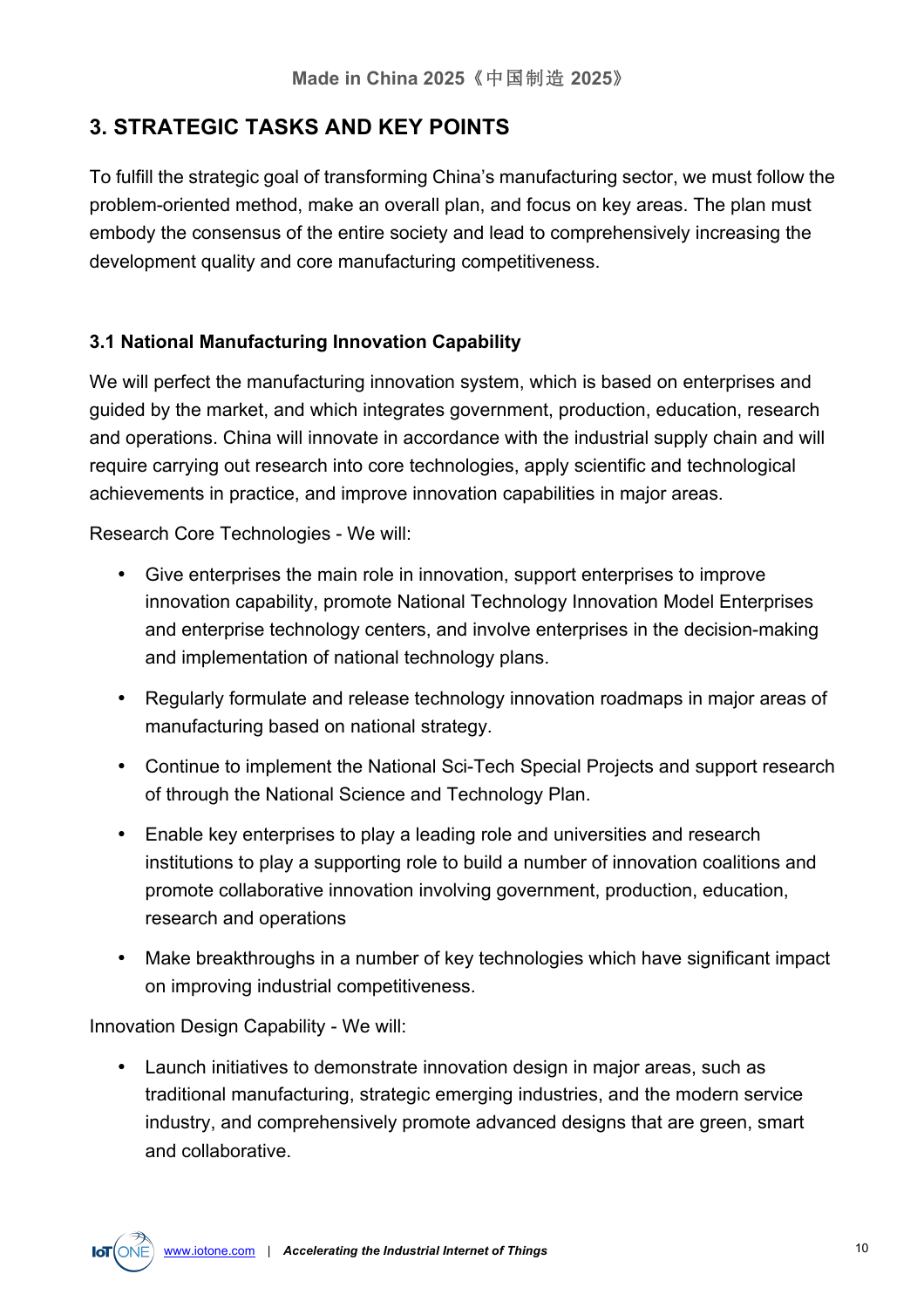- Conduct research to support advancement in digital design, process-integration design, complex process design, and systematic design.
- Develop a number of key design software tools with domestic intellectual property rights and perfect an innovation design ecosystem.
- Build several innovation design clusters with international collaboration, cultivate industrial design enterprises, and encourage original equipment manufacturers (OEMs) to build R&D centers to transfer to knowledge to domestic brands.
- Develop innovation design education and set up the National Industrial Design Excellence Award to stimulate enthusiasm across society for innovation design.

Industrialization of Scientific and Technological Achievements - We will:

- Perfect the transformation and operation mechanism of scientific and technological achievements by providing guidance for scientific focus, information publishing and sharing, technology transfer, and industrial services centered on the technological trade market.
- Improve incentive mechanism for commercializing research by reforming the usage, application, and revenue management of scientific and technological achievements in public institutions, and by improving evaluation and pricing mechanisms.
- Improve collaborative mechanisms through cooperation between government, production, education, research and operations in accordance with market rules and innovation practice, and direct financial and social capital to build a number of experimental centers of excellence for technology integration and engineering.
- Accelerate the transformation and industrialization of national defense and promote two-way transfer between military and civilian technologies.

National Manufacturing Innovation System - We will:

- Strengthen overall planning, build a network of manufacturing innovation centers supported by engineering data centers, and promote market-oriented innovation selecting mechanisms and risk-reward sharing mechanisms that encourage innovation.
- Make full use of present technology resources and adopt new mechanisms and models of cooperation between government and society to build a number of Industrial Technology Research Bases and to carry out industrialization research and demonstration projects.
- Build a number of public service platforms to promote collaborative manufacturing innovation.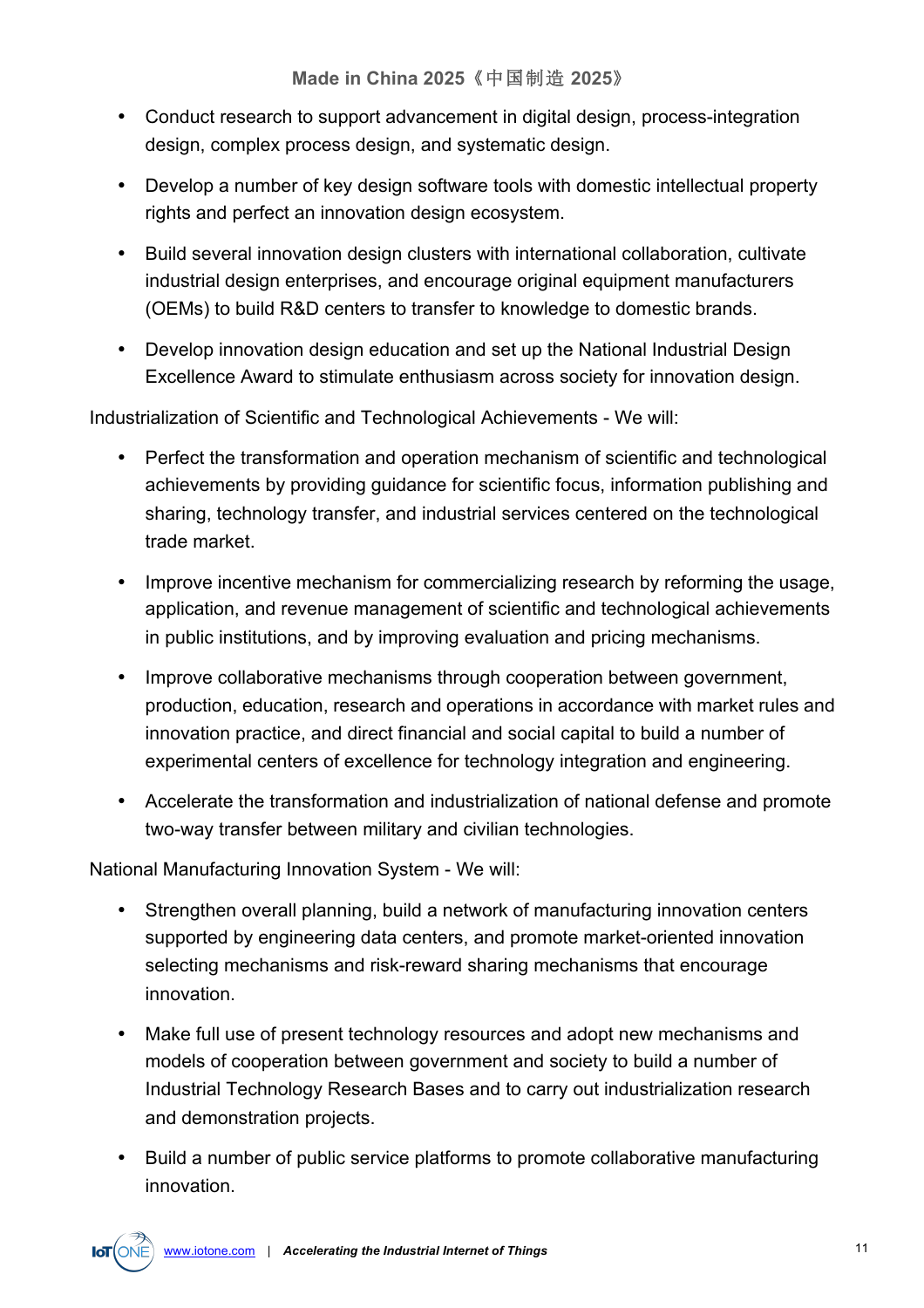- Standardize and promote professional services in technology research, inspection and detection, technology assessment, intellectual property trade, quality certification, and personnel training to promote manufacturing transformation.
- Build manufacturing engineering data centers in major areas to provide enterprises with platforms for sharing knowledge and data.
- Form Industrial Technology Research Bases to carry out basic research, industrialization, and personnel training in accordance with the demands of industrial transformation and innovation in areas such as next generation IT, intelligent manufacturing, additive manufacturing, new materials, and biomedicine
- Build 15 Industrial Technology Research Bases by 2020 and strive to build 40 by 2025.

Standards System - We will:

- Reform the standards system, standardization management systems, and carry out comprehensive standardization in areas like intelligent manufacturing.
- Enable enterprises to play an important role in the process of standard setting, support alliances to promote standards, build innovation research bases to collaboratively research and establish standards.
- Establish standards to meet the demands of markets and innovation, and establish self-declaration and self-monitoring systems for products and service.
- Encourage and support enterprises, research institutions, and industry associations to participate in the process of making international standards, and work to accelerate the internationalization of Chinese standards.
- Vigorously make national security equipment adopt advanced civilian standards and promote the application of military standards in civilian areas.
- Robustly advertise and implement standards.

Intellectual Property Rights (IPR) - We will:

- Strengthen IPR reserves in major areas of manufacturing and build industrialization-oriented patent pools strategically.
- Encourage and support enterprises to compete with IPR, cultivate enterprises with globally competitive IPR, and form IPR coalitions to promote collaborative use of IPR among domestic enterprises.
- Steadily promote decryption and marketization of national security IPR.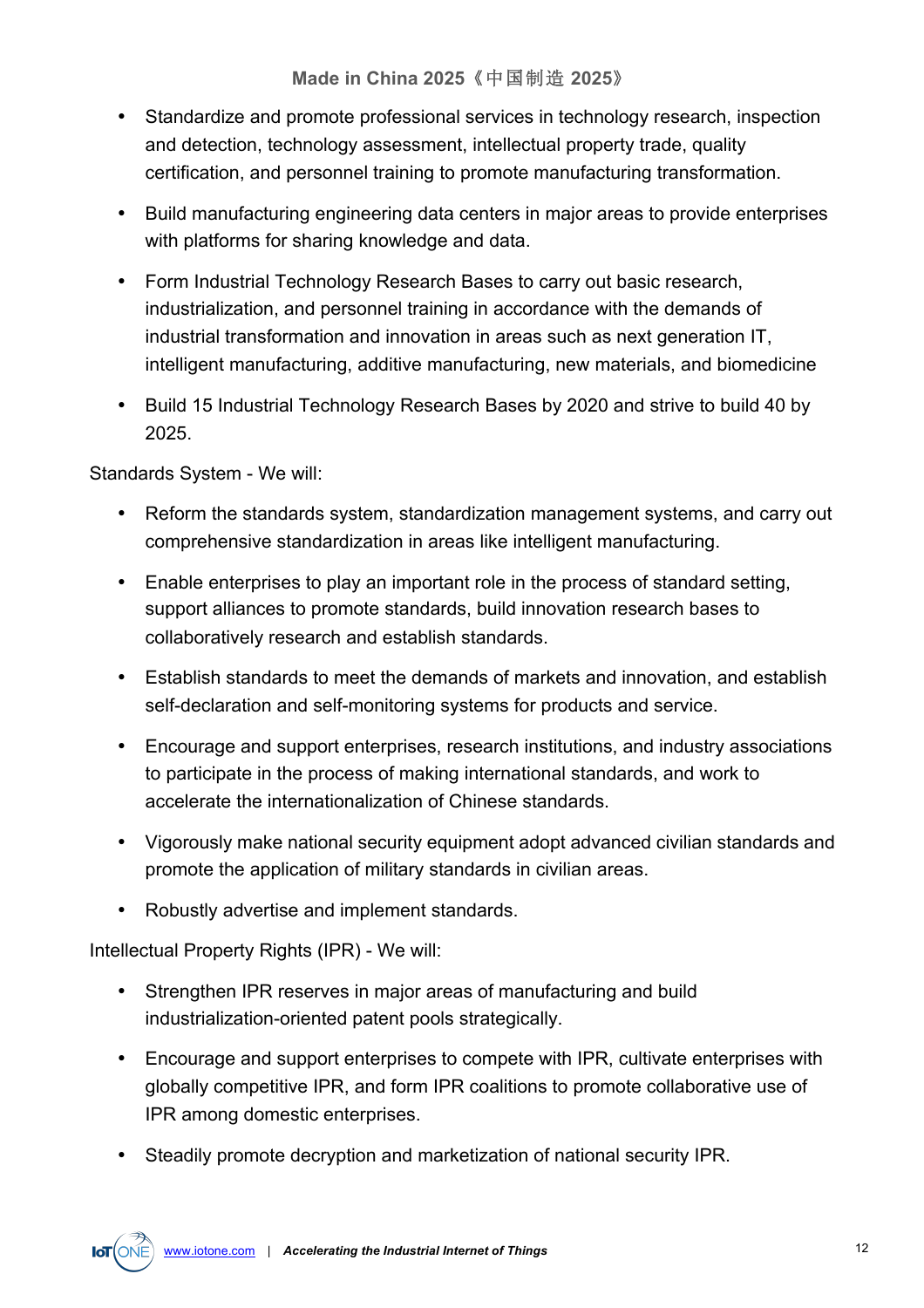- Establish and improve the IPR review mechanism and encourage and support key enterprises and professional institutions to cooperate in major areas on patent evaluation, acquisition, operation, risk assessment, and risk response.
- Build a public service platform to support use of IPR.
- Encourage multinational IPR licensing and formulate policies to lower the cost for small and medium-sized enterprises to apply for and protect IPR.

#### **3.2 Full Integration of Informatization and Industrialization**

We will promote the full integration of next generation IT and industrialization and take intelligent manufacturing as the main priority of integration. We will focus on developing intelligent equipment and products, making the manufacturing process intelligent, and cultivating new types of production methods to comprehensively improve the intelligence level of R&D, production, management, and services.

Intelligent Manufacturing Development Strategy - We will:

- Formulate intelligent manufacturing development planning and define development goals, major tasks and structure.
- Accelerate intelligent manufacturing standards and perfect the management criteria system of industrialization.
- Set up an intelligent manufacturing coalition to collaboratively promote intelligent equipment, R&D, systematic integrated innovation, and industrialization.
- Promote the integrated application of industrial Internet, cloud computing, and big data across the entire industrial chain from R&D and design to manufacturing, operations, management, sales and service.
- Strengthen network security of intelligent manufacturing control systems and overall system security.

Intelligent Manufacturing Equipment and Products - We will:

- Research intelligent production lines and intelligent manufacturing equipment like high-end, digitally controlled machine tools, industrial robots and additive manufacturing equipment, which feature depth perception, intelligent decision-making, and automation.
- Make breakthroughs in core intelligence component like sensors, meters, industrial control system, servomotors, drivers, and reducer.

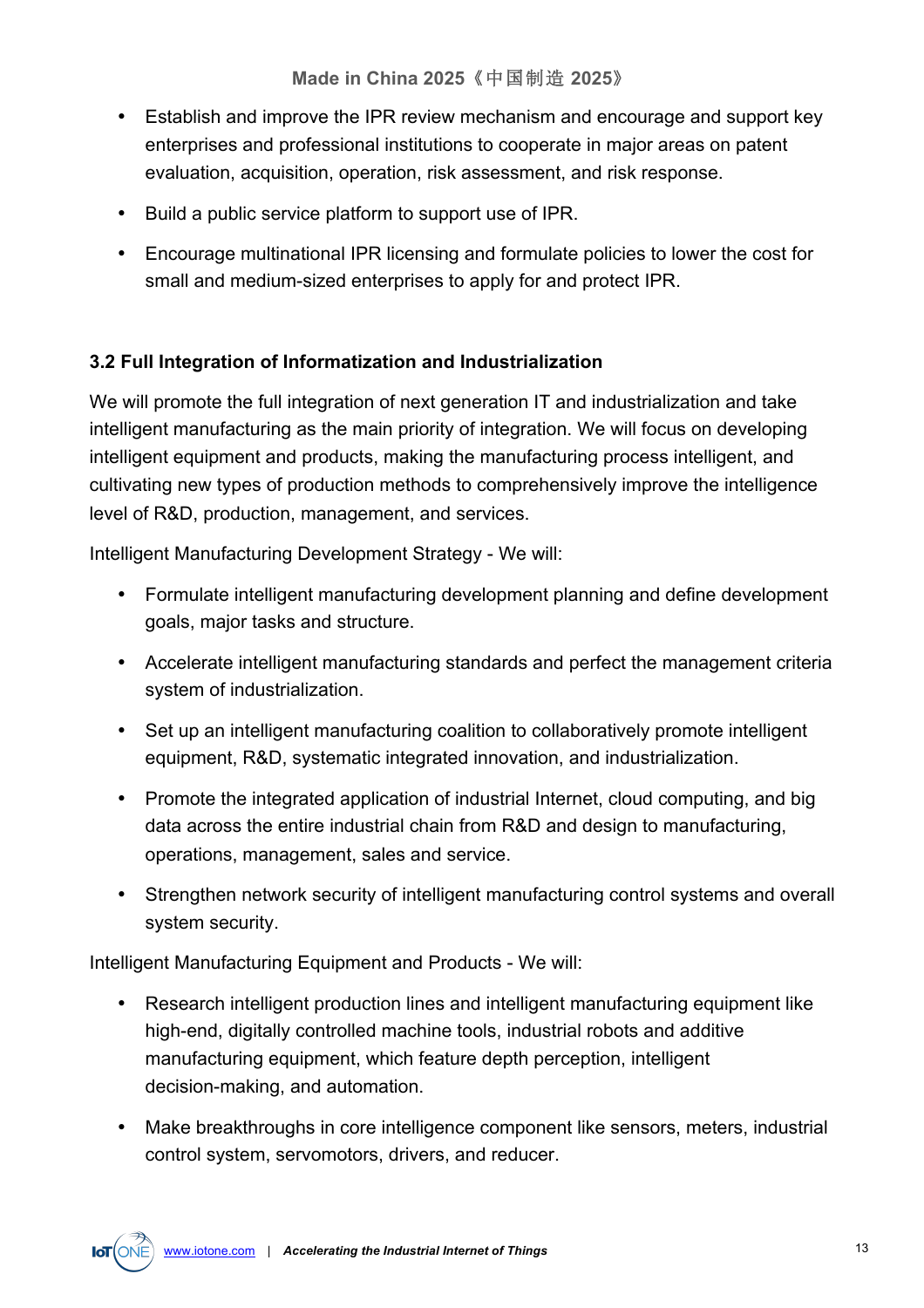- Support precision manufacturing and agile manufacturing in key industries, including machinery, aerospace, shipping, automobile, light industry, textile, food, and electrical equipment.
- Make overall plans to promote R&D and industrialization of intelligent vehicles, intelligent machinery, robots, intelligent appliances, intelligent lighting equipment, and wearable equipment.

Intelligent Manufacturing Processes - We will:

- Build experimental intelligent plants and digital workplaces to apply technologies that enable man-machine interaction, industrial robots, intelligent logistics management, and additive manufacturing, and promote the simulation, optimization, numerical control, real-time monitoring, and self-adaptive control of manufacturing technology.
- Accelerate development of product life-cycle management systems, customer relationship management (CRM) systems, and supply chain management systems.
- Integrate linkages between group management and control, design and manufacturing, and production and marketing.
- Strengthen intelligent detection and supervision systems in major industries like civil explosives, dangerous chemicals, food, printing and dyeing, rare earth metals, and pesticides.

Internet Applications in Manufacturing - We will:

- Create a roadmap for the integration of the Internet into manufacturing systems to define the direction, goals, and path.
- Develop new manufacturing modes based on personalized customization, crowd-sourced design, and cloud manufacturing, and develop methods of research, manufacturing, industrial organization that are based on dynamically sensing consumer demands.
- Build a win-win industrial ecosystem.
- Accelerate Internet of Things research and application demonstration by cultivating new industrial Internet applications like intelligent monitoring, remote diagnosis and management, and supply chain tracking.
- Build innovation pilots of industrial cloud and industrial big data applications and set up advances industrial cloud service and big data platforms to promote opening up and sharing of software, service, design, and manufacturing resources and standards.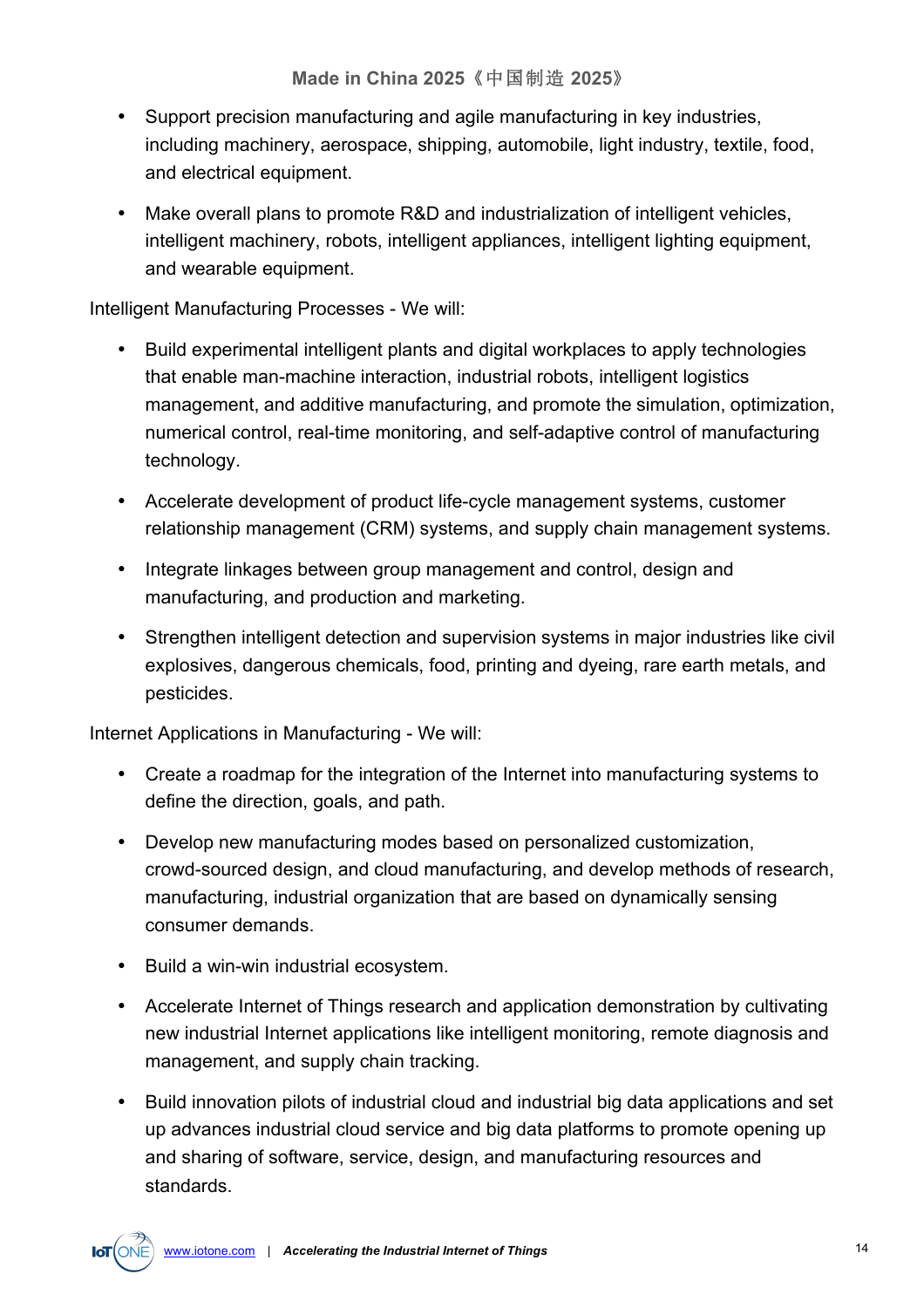Internet Infrastructure - We will:

- Strengthen planning and layout of industry Internet infrastructure and build industrial Internet features with low latency, high reliability and wide coverage.
- Apply and build optical networks, mobile networks, and wireless local area networks (WLAN) in manufacturing clusters to improve enterprises' broadband network access capabilities.
- Develop intelligent control systems, industrial application software, fault diagnose software, and related tools, as well as sensing and communication system protocols to realize real-time connection, precise identification, effective interactions and intelligent control of people, equipment, and products.

Intelligent Manufacturing Projects - We will:

- Focus on key links in major manufacturing areas to carry out integrated innovation and industry applications of next generation IT and manufacturing equipment.
- Support collaborative research and industrialization of smart products and equipment. We will rely on strong enterprises to focus on key technologies, such as replacing people with robots in key positions, intelligent process control in production, supply chain optimization, and intelligent plants.
- Classify and make pilot demonstrations to promote manufacturing technology, discrete manufacturing, intelligent equipment and products, new formats and models, intelligent management, and intelligent services.
- Build intelligent manufacturing standard system and information security system and set up an intelligent manufacturing network system platform.

By 2020, intelligent level in major manufacturing areas will significantly increase. The operating cost of pilot demonstration projects will decrease by 30%. Production cycles will decrease by 30% and faulty product rates will decrease by 30%. By 2025, major manufacturing areas will become fully digitalized. Operation costs of pilot demonstration projects will decrease by 50%. Production cycle will decrease by 50% and faulty product rates will decrease by 50%.

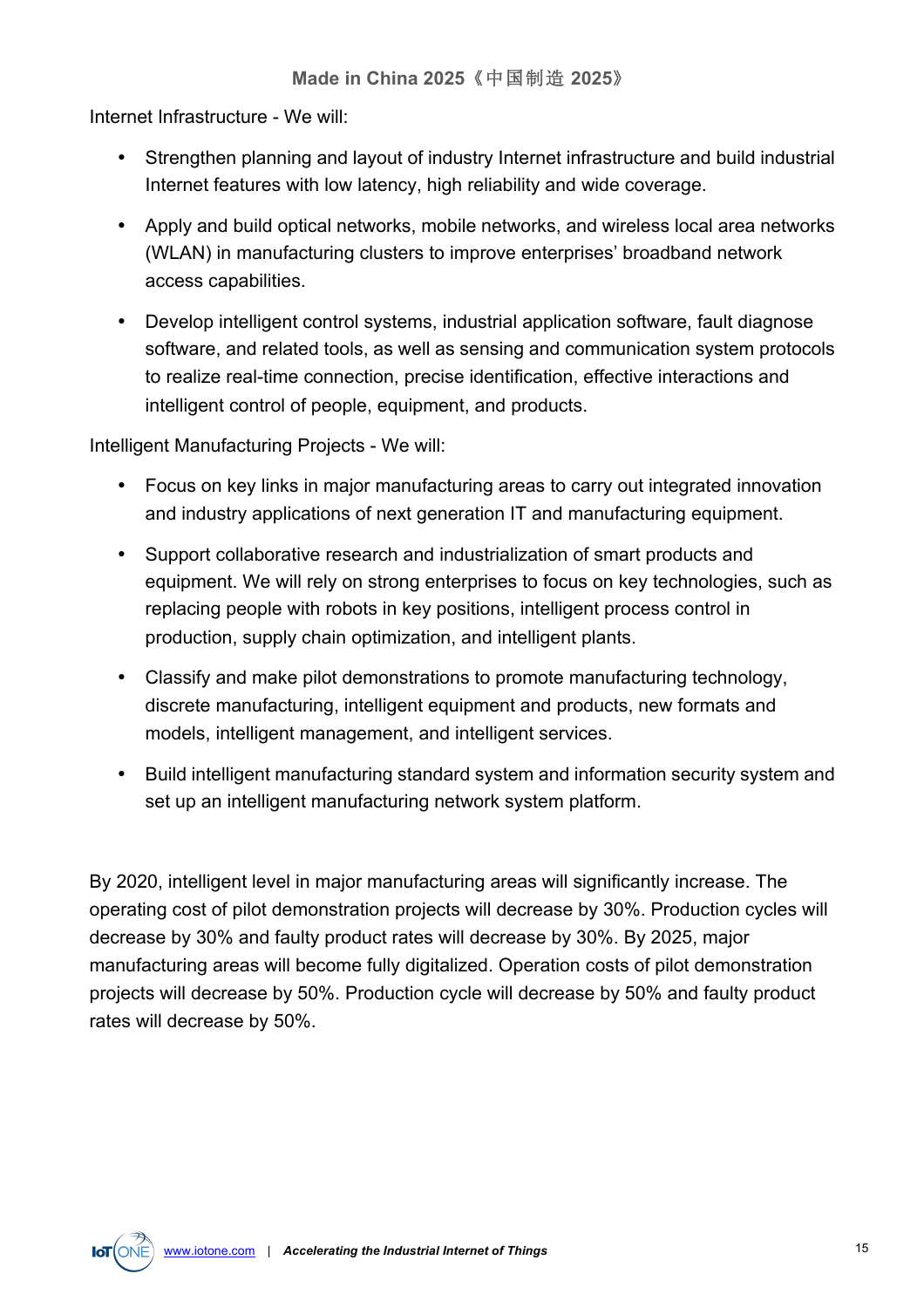#### **3.3 Fundamental Industrial Capabilities**

A weak industry foundation in essential spare parts and components, advanced techniques, key materials and industrial technology (hereinafter referred to as the "Four Foundations") restrains Chinese manufacturing innovation and quality improvement. We must adhere to the principles of focusing on key problems, aligning production with demand, innovating collaboratively, and making technical breakthroughs at key points to remove the bottleneck that restrains industrial competitiveness.

Comprehensively promoting the "Four Foundations" is central to Chinese manufacturing evolution.

Project Planning to Define Primary Directions, Targets, and Approaches - We will:

- Publish development guidelines for the "Four Foundations", issue reports on the Industrial Foundation Improvement Project and carry out the Industrial Foundation Improvement Project.
- Coordinate both military and civilian resources to make breakthroughs with joint efforts in civil-military dual-use technology and support effective exchange of civilian and military technology to promote integrated development.
- Strengthen fundamental standards and measuring systems and accelerate benchmarking in order to improve quality, reliability and lifetime value of products.
- Build multi-departments coordination mechanisms to improve factor efficiency.

Strengthen the "Four Foundations" Innovation Capability - We will:

- Strengthen fundamental research and focus on core technologies that affect the performance and stability of essential spare parts and components.
- Build a fundamental technology innovation system and make full use of available resources to build fundamental technology research institutions to coordinate joint efforts in key manufacturing technologies, such as advanced modeling and processing.
- Support enterprises to develop new technologies and to cultivate talents.
- Strengthen the research of fundamental proprietary materials to improve China's self-sufficiency in the proprietary materials supply chain and manufacturing technology.
- Build the National Industrial Foundation Database to collect, manage, and apply enterprise test and measurement data.
- Put more efforts into the "Four Foundations" technology research by leading industry investment funds and venture capital firms to invest across projects addressing the "Four Foundations".

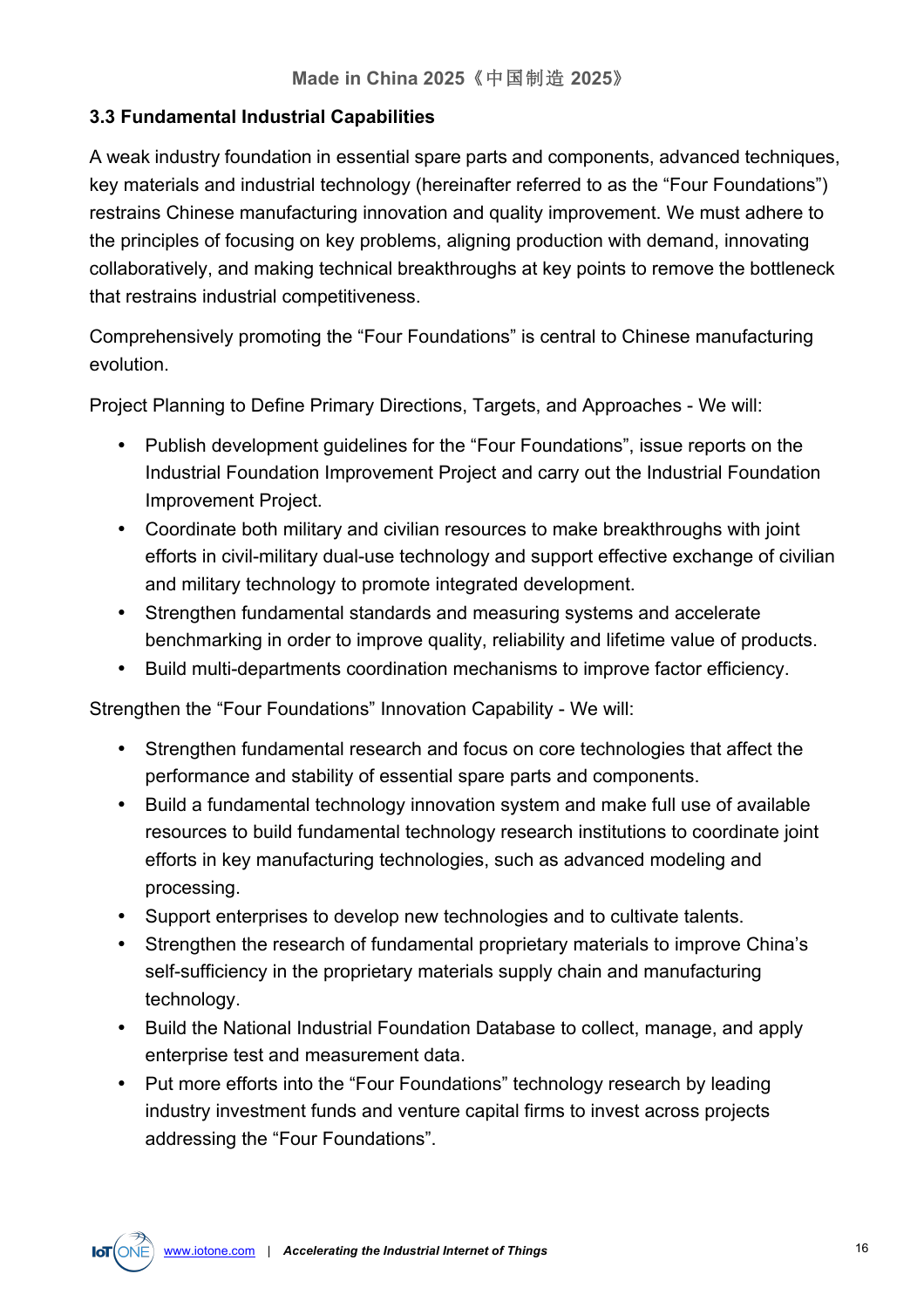Coordinate Development of Complete Machine Manufacturing - We will:

- Focus on demand incentives by aligning production with experience and conducting collaborative research in the area.
- Leverage the National Science and Technology Plan (special projects and funds) and related projects to enable development of complete machine manufacturing by coordinating "Four Foundations" related enterprises, universities and research institutions in key areas, such as digital control machines, railway transportation equipment, aerospace and aeronautics, and power generation equipment.
- Build industry coalitions, form a new model for collaborative innovation, and combine production and experience to improve localization of major equipment.
- Use the Industrial Foundation Improvement Project as a demonstration case to promote essential spare parts and components, advanced techniques and fundamental materials.

Industrial Foundation Improvement Project - We will:

- Create demonstration projects by building risk-reward compensation mechanisms to support early movers and to illustrate interdisciplinary applications of essential spare parts and components, advanced techniques, and key materials.
- Support research collaboration between organizations in government, production, education, research and operations to remove China's engineering and industrialization bottlenecks in fundamental materials and spare parts.
- Emphasize the supporting role of private platforms, build "Four Foundations" research centers, and create a number of public service platforms to improve fundamental technology system in major industries.

By 2020, 40% of essential spare parts and key materials will have domestic sources. The unfavorable supply chain situation will remit gradually in advanced industries, such as aerospace and aeronautic equipment, communication equipment, power generation and power transmission equipment, engineering machinery, railway equipment, and household appliances.

By 2025, 70% of the essential spare parts and key materials will realize have domestic sources. We will build an improved industrial technology service system and gradually form a complete machine-led industrial innovation development process in which enterprises can interact collaboratively.

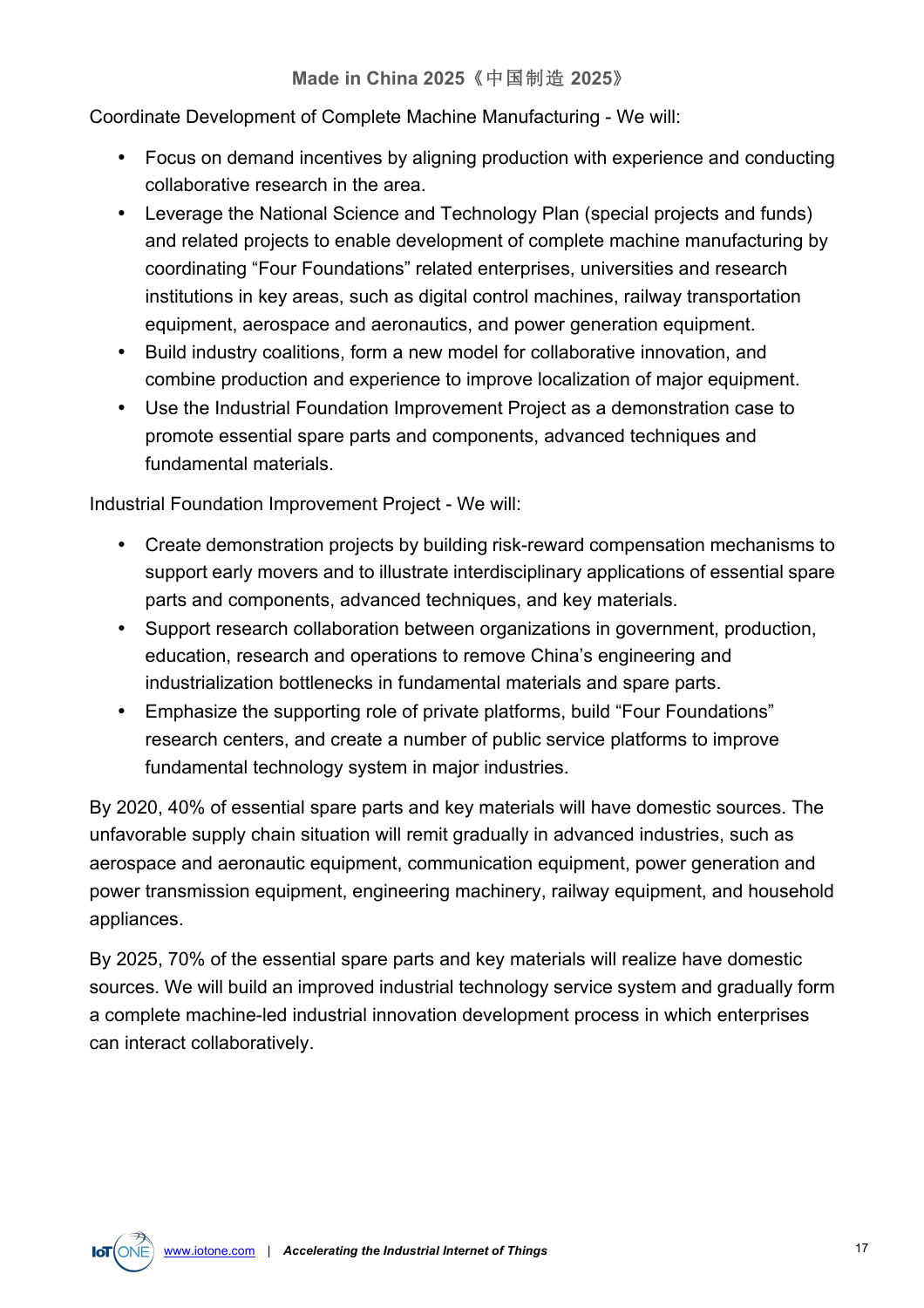#### **3.4 Quality and Branding**

China will improve quality-control technology, perfect quality management mechanisms, optimize the quality assurance environment, and overall strive to greatly improve the quality of domestic manufacturing. We will encourage enterprises to pursue excellent quality and build brand-name products with proprietary IPR to increase company value and to improve the image of Made in China.

Advanced Quality Management Technology and Methods - We will:

- Build a product standards conformity certification platform and promote technology and safety standard to comprehensively reach the level of advanced economies.
- Use leading enterprises as model showcases and demonstrations to promote advanced production management models and methods, such as six sigma, lean production, quality diagnose, and continuous quality improvement.
- Support enterprises to improve the ability of on-line quality monitoring, on-line control, and product life-cycle quality tracking.
- Promote technology optimization in major industries and improve control over key processes.
- Promote quality management activities, such as quality management groups.
- Strengthen quality management of small and medium enterprises and launch activities to improve the talent level, such as safety training, evaluation, and mentoring.

Product Quality - We will:

- Execute plans to improve industrial production quality.
- Make breakthroughs in technologies that have restrained product quality improvements, prioritizing major industries, such as automotive, digitally controlled machine tools, railway equipment, engineering machinery, specialty equipment, key raw materials, spare parts, and electronic components.
- Strengthen research and application of reliability design, testing and verification technology.
- Promote advanced modeling and processing methods, on-line detecting equipment, intelligent production, logistics systems, and detecting equipment to make indicators like performance consistency, quality reliability, environmental adaptability and service life of major physical products reach advanced levels in their categories.
- Apply quality management, self-declaration, and quality tracking systems across the product lifecycle in areas like food, pharmaceutical, infant and children supplies, and household appliances to protect the quality security of major consumer products.
- Improve the reliability of national defense equipment to strengthen the actual combat capability of national defense services.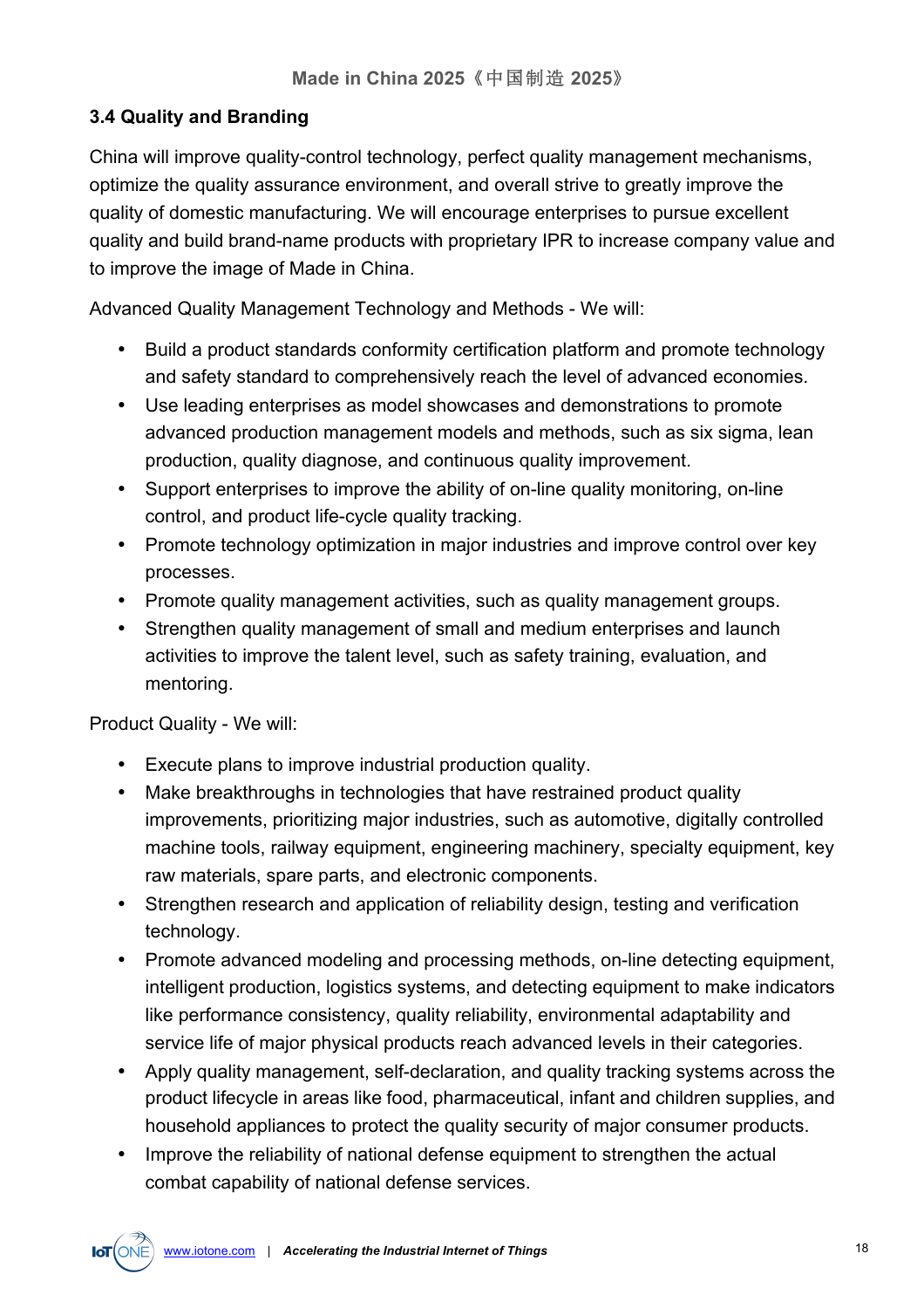Quality Supervision Systems - We will:

- Perfect product quality standard systems, policy planning systems, and quality management laws and regulations.
- Strengthen industry access and market withdrawal management in major areas related to people's livelihood and security.
- Build compulsory reporting systems for product incident in enterprises producing consumer goods and perfect information collection and publishing systems of quality credit to make enterprises the main body of quality responsibility.
- Set up a quality blacklist system by taking records of violation of laws and regulations in quality as important reference to rate enterprises' credit and intensify the power to crack down and punish illegal acts related to poor quality and counterfeit brands.
- Set up regional and industrial quality security warning systems to reduce risks related to quality security.

Quality Foundation - We will:

- Formulate and implement manufacturing quality, security, hygiene, environmental, and energy-saving standards matching advanced international levels.
- Strengthen fundamental and frontier research of science and technology measurements to build a number of metrological standards with high accuracy and stability to improve the capabilities of national manufacturing quality monitoring.
- Establish national industrial metrology test centers and a national metrology innovation system.
- Perfect inspection and detection security systems by building high-level industrial quality evaluation laboratories and product quality supervision and inspection centers, and by encouraging professional detection technology coalitions.
- Perfect certification and accreditation management models by improving effectiveness of compulsory product certification and promoting voluntary product certification to improve management system levels and promote international authentication.
- Support industrial associations to publish self-discipline criteria or conventions and carry out quality commitment activities.

Manufacturing Brand Building - We will:

- Encourage enterprises to build brand management systems focusing on R&D, production, quality management, and marketing to consolidate the basis of Chinese brands.
- Cultivate a number of professional institutions for brand cultivation and operation, and to provide brand management consulting and marketing service.

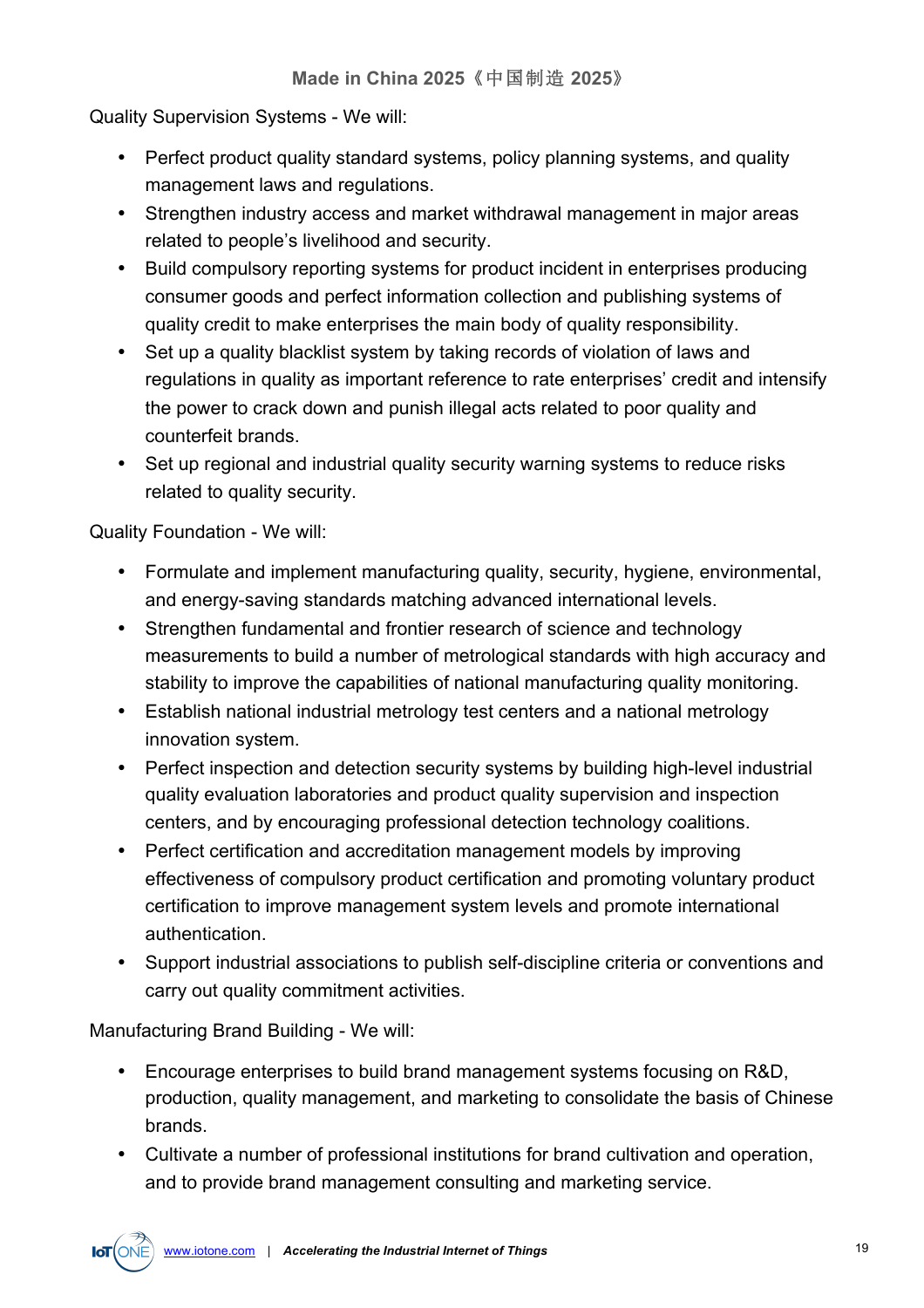- Perfect registration and management systems for collective brand and certification marks.
- Build competitive regional brands in industrial clusters with distinctive characteristics and a good market reputation.
- Cultivate brand culture by leading enterprises to strengthen brand awareness based on quality and reputation, establishing brand development concepts, and improving awareness of the added value and soft power of brands.
- Accelerate internationalization of China's brands.
- Intensify the power to promote Chinese brands and establish the image of Chinese brands by making full use of media.

#### **3.5 Green Production**

In order to intensify capabilities for researching advanced energy-saving and environmental technology and for accelerating the environmental updating of manufacturing we will actively promote low-carbon, recycling, increase the efficiency of manufacturing resource consumption, strengthen life-cycle green product management, and set up a high efficiency green manufacturing system.

Accelerate Green Manufacturing - We will:

- Comprehensively promote green upgrading in traditional industries like steel, nonferrous metals, chemicals, building materials, light industry, and printing and dyeing.
- Intensify the research capabilities and promote green technology and equipment to support waste heat and pressure recycling, water recycling, heavy metal pollution reduction, poisonous and harmful material replacement, utilization of industry waste residues, desulfurization, and dust reduction.
- Apply processing technologies like high-efficiency casting, forging and pressing, welding, surface treatment, and cutting to further green production.
- Research technologies to enable products that are lightweight, low power, and recyclable.
- Improve the energy efficiency of energy-using products like electrical machines, boilers, and combustion engines, and accelerate the elimination of outdated mechanical and electrical products and technology.
- Actively lead green development in emerging industries.
- Significantly decrease energy consumption in production and use of restricted substance content in electronic products.
- Build green data centers and green base stations to promote low-carbon development of new materials, new energy, high-end equipment, and bio-industry.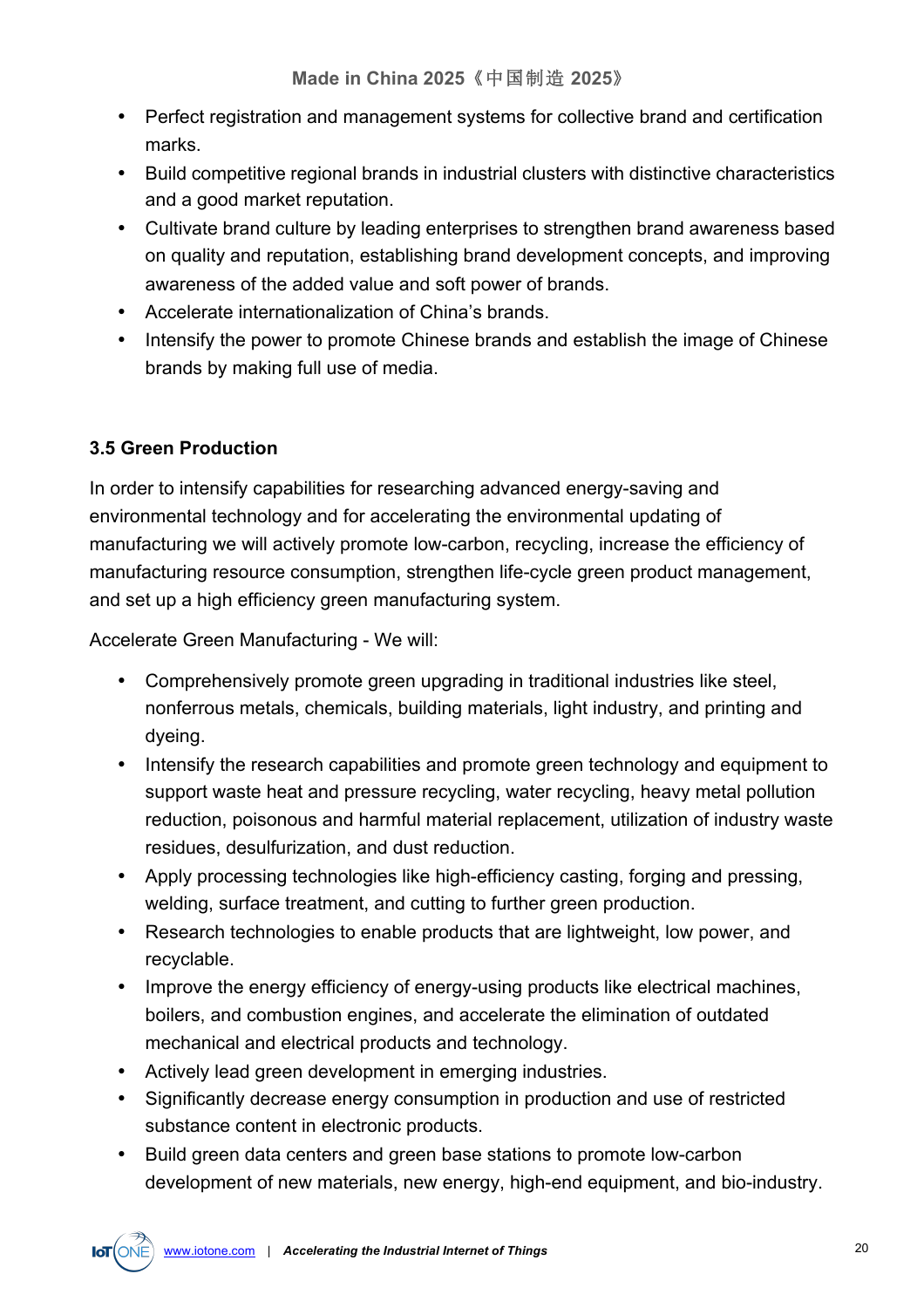Efficient Resource Use and Recycling - We will:

- Support enterprises to strengthen technology innovation and to improve green and lean production capability.
- Significantly reduce energy consumption, material consumption and water consumption.
- Continue to increase the ratio of green and low-carbon energy.
- Build a distributed low-carbon, smart micro-power grid in industrial parks and enterprises to control and reduce fossil energy consumption.
- Comprehensively promote recycling and promote materials and resource sharing among enterprises, industrial parks and industries.
- Promote the standardization and scaling of the recycling industry to strengthen support of technology equipment and improve comprehensive utilization of large industrial solid waste, scrap metal, and discarded electrical and electronic equipment.
- Intensify capabilities for high-end reproduction, intelligent reproduction and in-service reproduction, and promote production certification to promote sustained and healthy development of reproductions.

Green Manufacturing System - We will:

- Support enterprises to develop green products, promote ecological designs to significantly increase energy efficiency in production and across the product lifecycle.
- Build green factories that realize intensification, material safety, clean production, waste recycling, and low carbon energy sources.
- Develop green industrial parks and promote industry coupling in industrial parks to realize near zero emissions.
- Build green supply chains by building resource-saving and environmentally friendly procurement, production, marketing, recycling and logistics systems, and by implementing an extended producer responsibility system.
- Strengthen green enterprises and support enterprises that implement a green strategy, green standards, green management and green production.
- Strengthen green supervision by perfecting energy savings and environmental regulations and standard systems, reinforcing energy saving and environmental protection supervision, promoting corporate social responsibility reporting systems, and implementing green assessments.

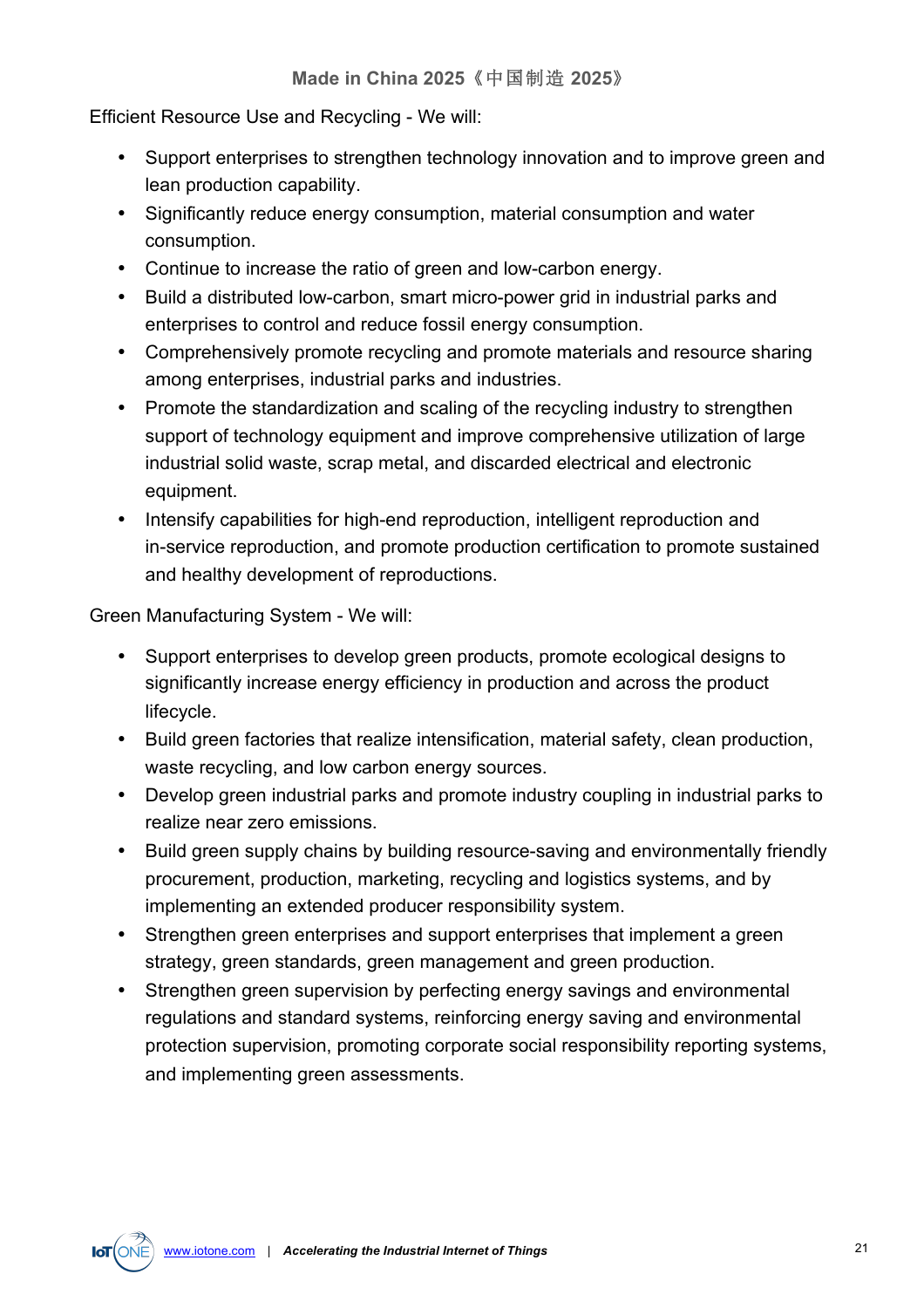Green Manufacturing Projects - We will:

- Carry out special technological upgrading to increase energy efficiency, clean production, water-savings and waste treatment and recycling in traditional manufacturing.
- Make industrial demonstration of technologies for energy-savings, environmental protection, resource efficiency, material reproduction, and low-carbon energy.
- Promote special projects to control sources of atmospheric pollution, water pollution and soil pollution.
- Formulate standard and assessment systems for green products, factories, industrial parks and enterprises.

By 2020, a thousand green demonstration factories and a hundred green demonstration industrial parks will be built. There will be a transformation of energy and resource consumption in some heavy chemical industries. Major contaminant emission intensity in major industries will decrease by 20%. By 2025, manufacturing green development and consumption of green products will reach advanced international levels and a green manufacturing system will be set up.

#### **3.6 Breakthroughs in Major Areas**

We will focus on strategic points like next generation IT, high-end equipment, new materials and bio-pharmaceuticals and devote social resources to develop strategic industries.

#### 3.6.1 Next Generation IT

Integrated Circuits and Special Equipment - We will:

- Improve integrated circuit design and continue to enrich intellectual property (IP) design tools.
- Make breakthroughs in core chips that are related to national information and network security and complete electronic machine development to improve the adoption of domestic chips.
- Master high-density packaging and three dimensional (3D) micro-packaging to improve the independent development ability of China's packaging industry and testing.
- Cultivate key manufacturing equipment supply chain.

Communication Equipment - We will:

• Master core technologies like new computing, high-speed Internet, advanced storage and systematic security.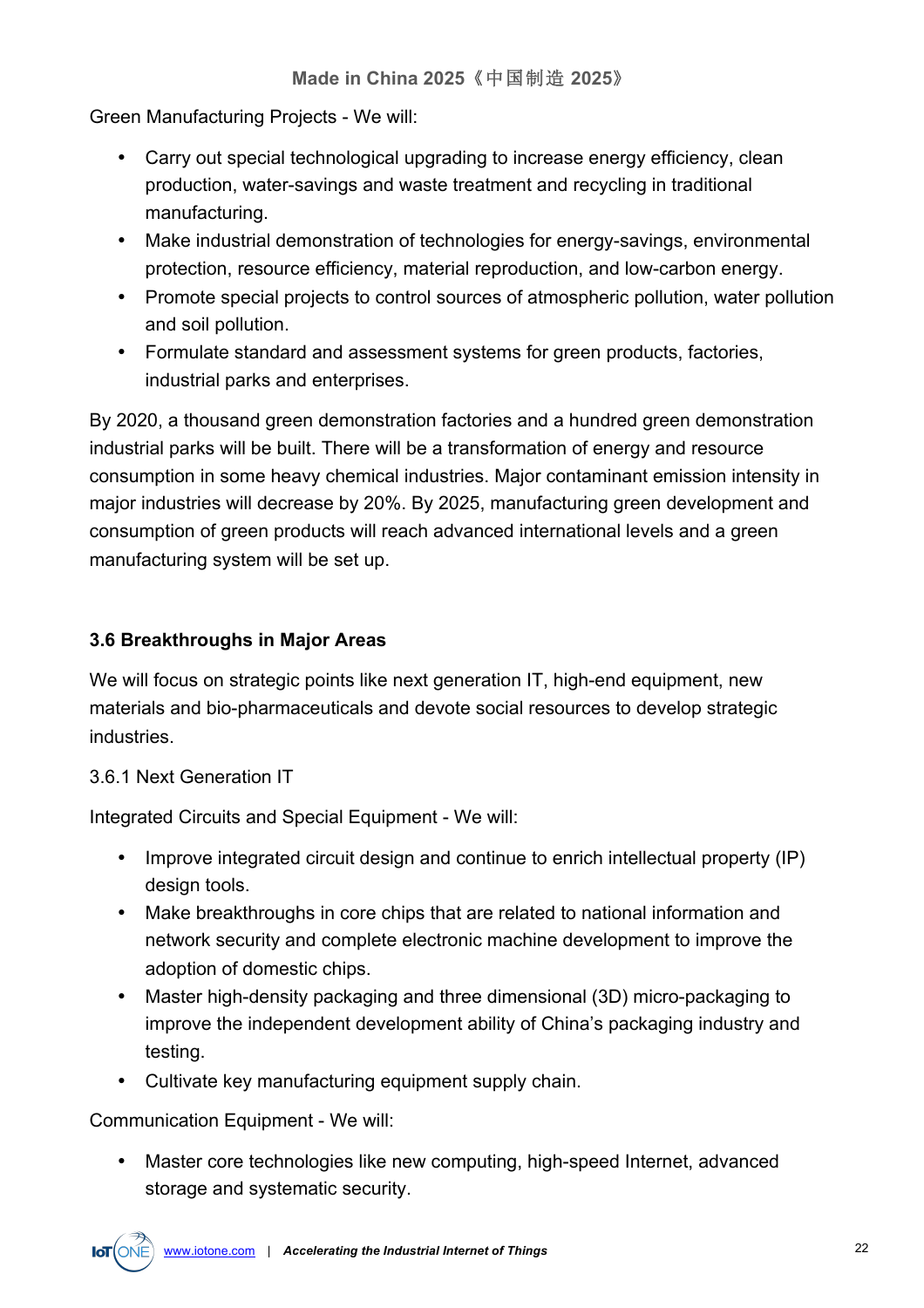- Make breakthroughs in 5th generation mobile communication (5G), core routing switching, super high speed and large capacity intelligent optical transmission and core technology and architecture of the future network.
- Promote quantum computing and neural networking.
- Research equipment like high-end servers, mass storage, new routing switches, new intelligent terminals, next generation base stations and network security to promote systematization and scale applications of core communication equipment.

#### Operating Systems and Industrial Software - We will:

- Develop fundamental industrial software like operating systems and security.
- Make breakthroughs in high-end industrial software technology like intelligent design, simulation tools, industrial Internet of Things, and big data processing.
- Develop independent and controllable high-end industrial platform software and application software in major areas.
- Build and perfect integrated standard and safety evaluation systems for industrial software.
- Promote systematization and industrialization of independent industrial software.

#### 3.6.2 High-end Digital Control Machine Tools and Robots

High-end Digital Control Machine Tools - We will:

- Develop precision machine tools capable of high speed, high efficiency and functional flexibility, and develop manufacturing equipment and integrated manufacturing systems.
- Accelerate research of frontier technologies and equipment like high-end digital control machine tools and additive manufacturing.
- Focus on reliability, stability and precision of major parts like high-end numerical systems, servomotors, bearings and grating to realize industrialization.
- Improve user process certification.

#### Robots – We will:

- Actively research new products and promote robotic standardization and market application modularization in order to meet demand for industrial robots in automobile, machinery, electronics, chemicals and light industry, specialty robots and service robots in medical treatment, domestic services, education and entertainment.
- Remove the bottleneck of essential spare parts like robot bodies, reducers, servomotors, controllers, sensors, drivers and integrated system design.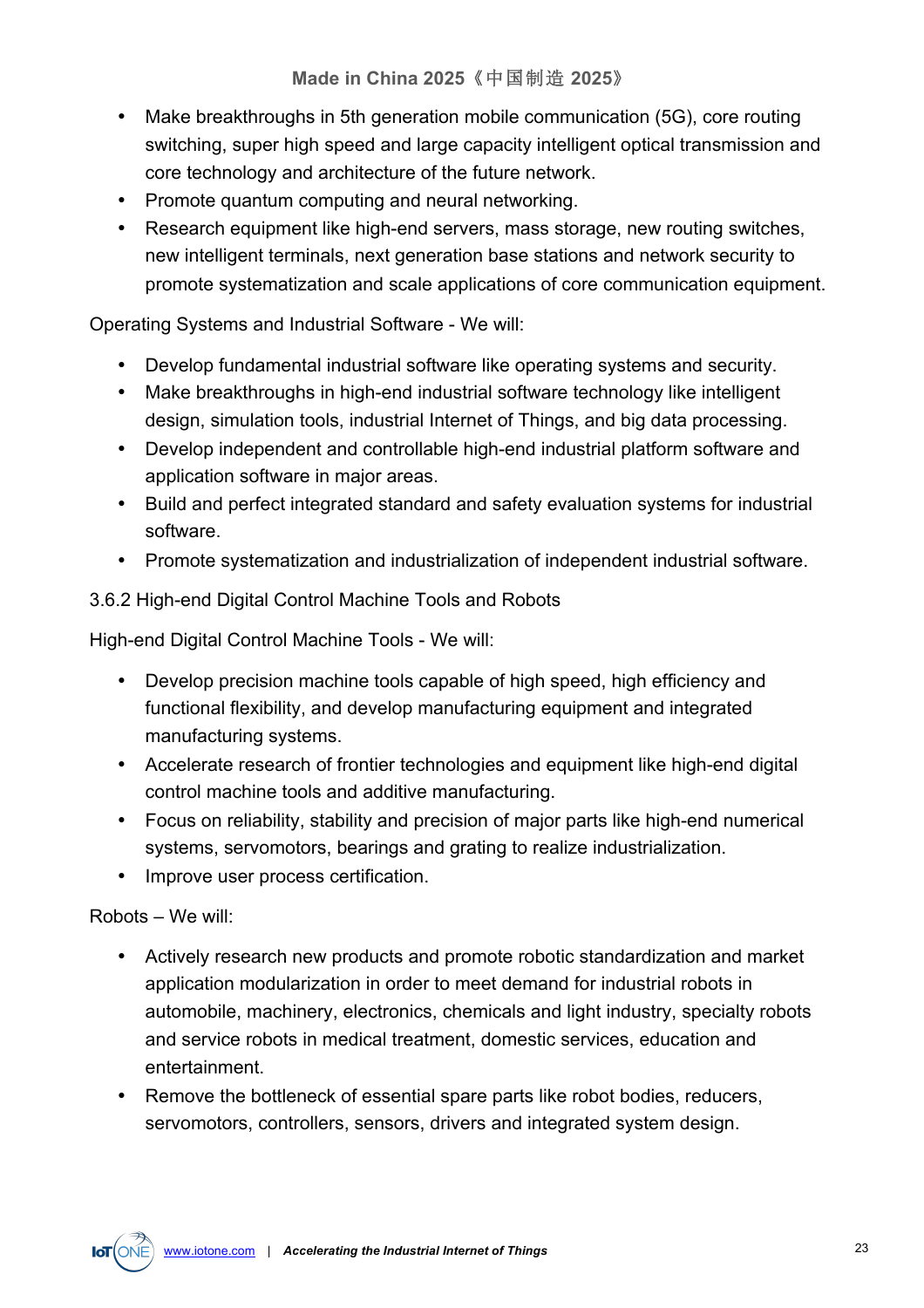#### 3.6.3 Aerospace and Aeronautic Equipment

Aerospace equipment - We will:

- Accelerate large aircraft research to develop wide-bodied airplanes and encourage international cooperation on heavy helicopter research.
- Promote industrialization of regional line aircraft, helicopter, unmanned aerial vehicles and general-purpose airplanes.
- Make breakthroughs in high thrust-weight ratio, advanced turboprop (turboshaft) engine and high bypass ratio turbofan engine and build a domestic industrial engine system.
- Develop advanced airborne equipment and systems to build and independent aerospace industry supply chain.

Aeronautic Equipment - We will:

- Develop the next generation carrier rocket and heavy carrier to improve the capacity to access space.
- Improve national and civilian space infrastructure by developing new platforms, satellite types, and Internet linking space, sky and ground.
- Cultivate long-term and stable spatial information services like satellite remote sensing, communication and navigation.
- Promote manned space flight and lunar exploration and moderate development of deep space exploration.
- Promote the transformation of aeronautic technology and the application of space technology.

#### 3.6.4 Oceanographic Engineering Equipment and High-technology Shipping - We will:

- Intensify efforts to develop equipment and key systems for deep-sea exploration, resources exploitation, and offshore operations.
- Promote development and engineering of deep-sea space stations and large floating structures.
- Acquire capabilities for comprehensive testing, detection and evaluation related to marine engineering equipment to improve utilization of oceans.
- Make breakthroughs in luxury cruise design and construction, comprehensively improve international competitiveness of high-technology ships like liquefied natural gas carriers.
- Master core technologies for major corollary equipment in intensified, intelligent and modularized design and manufacturing.

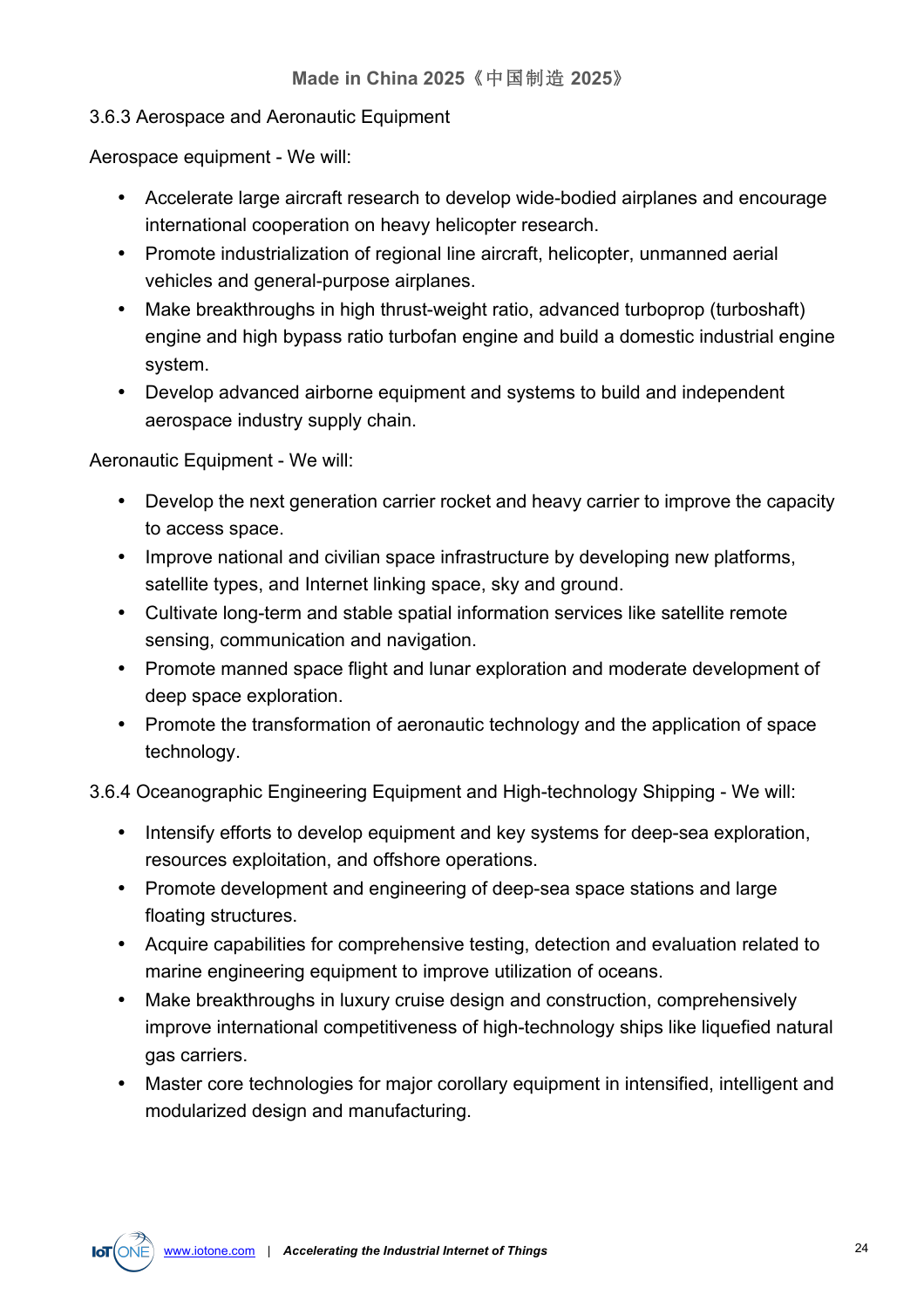#### 3.6.5 Advanced Rail Transportation Equipment - We will:

- Apply new materials, technology and craft focusing on systematic security, energy savings and environmental protection, and digital technology to develop advanced and reliable products and lightweight, modularized products.
- Develop a next generation green, intelligent, high-speed and heavy-load rail transportation equipment system to provide customers with a total solution focusing on system life cycle.
- Build the world's leading rail transportation industry system.

3.6.6 Energy Efficient and New Energy Automobiles - We will:

- Continue to support electric automobiles and fuel cell vehicles.
- Master core automobile technologies for low carbon, informatization and intelligence.
- Improve engineering and industrialization capability of core technology like batteries, driving motors, efficient combustion engines, advanced derailleurs, lightweight materials and intelligent controls.
- Build a complete industrial system and an innovation system ranging from essential spare parts to complete automobiles.
- Promote energy-savings and new energy automobiles with independent brands to match advanced international levels.

3.6.7 Electric Power Equipment - We will:

- Promote industrialization and demonstrate efficient, super-clean emission coal power generation.
- Continue to improve the manufacturing level of high capacity hydropower generation facilities, nuclear power generation facilities and heavy gas turbines.
- Develop new energy and renewable resources equipment, advanced energy storage devices, intelligent power grid transmission and transformation, and end user devices.
- Make breakthroughs in the manufacturing and application of key components and materials like high-power electrical components and high temperature super conductors.

3.6.8 Agricultural Machinery Equipment - We will:

- Focus on advanced agricultural machinery needed in production of staple foods like grain, cotton, oil and sugar, and strategic commercial crops like breeding, ploughing and sowing, planting, maintenance, harvesting, transportation and storage.
- Develop high-end agricultural machinery like large tractors and duplex operation machines and tools.

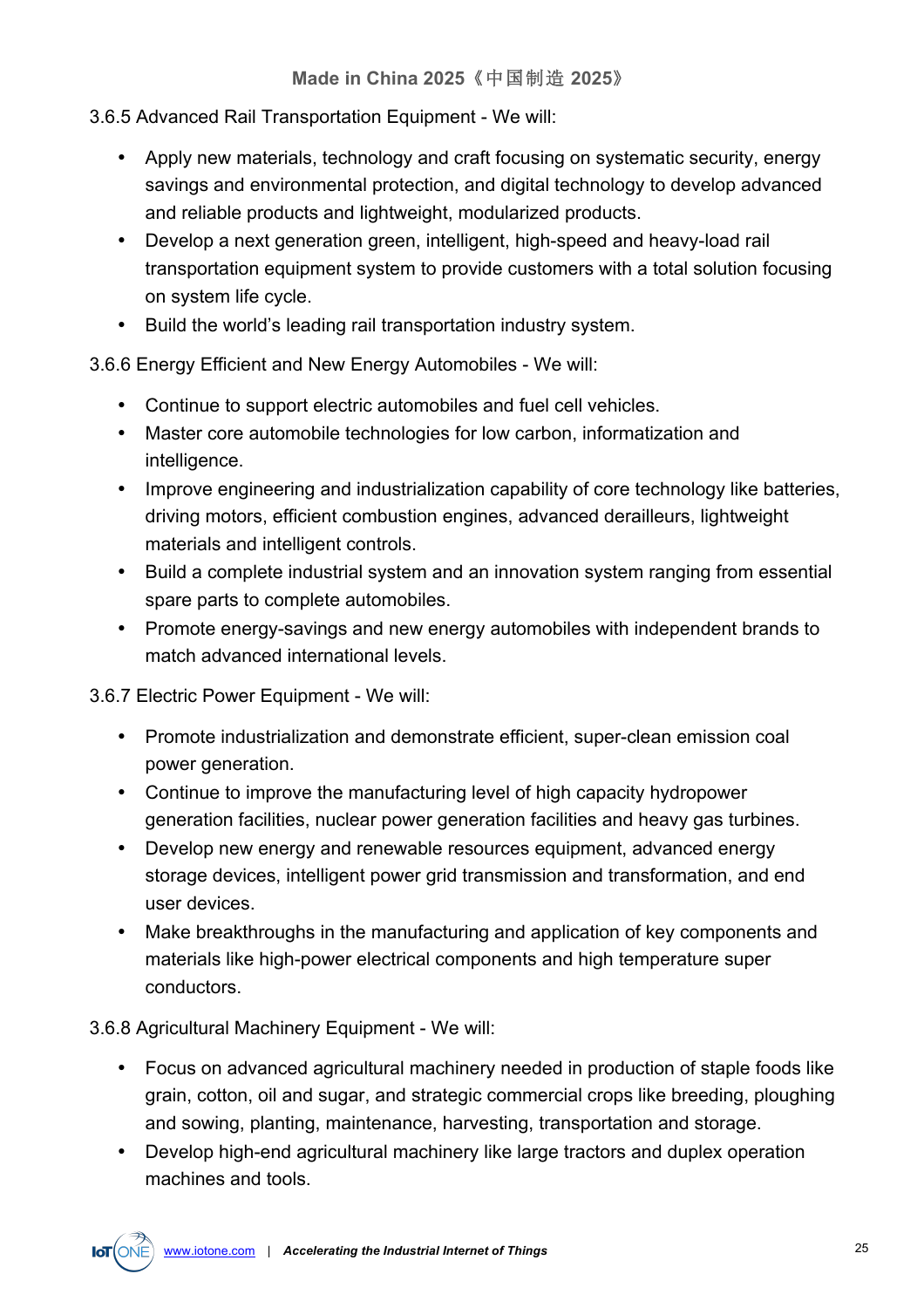- Develop high-end agriculture equipment like efficient combine harvesters and core spare parts.
- Improve the capability of agricultural machinery in collecting information, intelligent decisions and precise operations.
- Develop total digital solutions for agriculture.

3.6.9 New Materials - We will:

- Focus on special function metal materials, high performance structural materials, functional molecular materials, special inorganic non-metallic materials and advanced composite materials.
- Research key technology and equipment for new material manufacturing like advanced smelting, coagulation casting, vapor deposition, section processing and efficient synthesis.
- Actively develop special new materials shared by military and civil sectors and accelerate two-way transmission and transformation of technology to promote civil-military integrated development in new material industries.
- Focus on the effect of disruptive new materials on traditional materials by planning and researching strategic frontier materials like superconductors, nano-materials, graphene and bio-based materials.
- Accelerate upgrading of fundamental materials.

3.6.10 Bio-pharmaceuticals and High-performance Medical Equipment - We will:

- Develop new medical products using chemicals and biotechnology to address critical diseases, including antibody drugs, antibody coupling drugs, new structural proteins, polypeptide drugs, and new vaccines.
- Develop innovation traditional Chinese medicine with prominent clinic advantages.
- Develop technologies to support individualized drug treatments.
- Improve the innovation capability and industrialization level of medical apparatus and instruments, focusing on efficient diagnosis and treatment equipment (imaging equipment and medical robots), high-value medical supplies (fully-degradable stent), and mobile medical products (wearable and remote diagnosis equipment).
- Make breakthroughs in new technologies like 3D bio-printing and induced pluripotent stem cells.

3.6.11 High-end Equipment Innovation Projects - We will:

• Carry out a number of innovation and industrialized special projects and major projects in large airplanes, aerospace-engines, gas turbines, civil aeronautics, intelligent green trains, new energy automobiles, ocean engineering equipment and high technology ships, intelligent power grids, high-end digital control machine tools, nuclear power equipment and high-end medical equipment.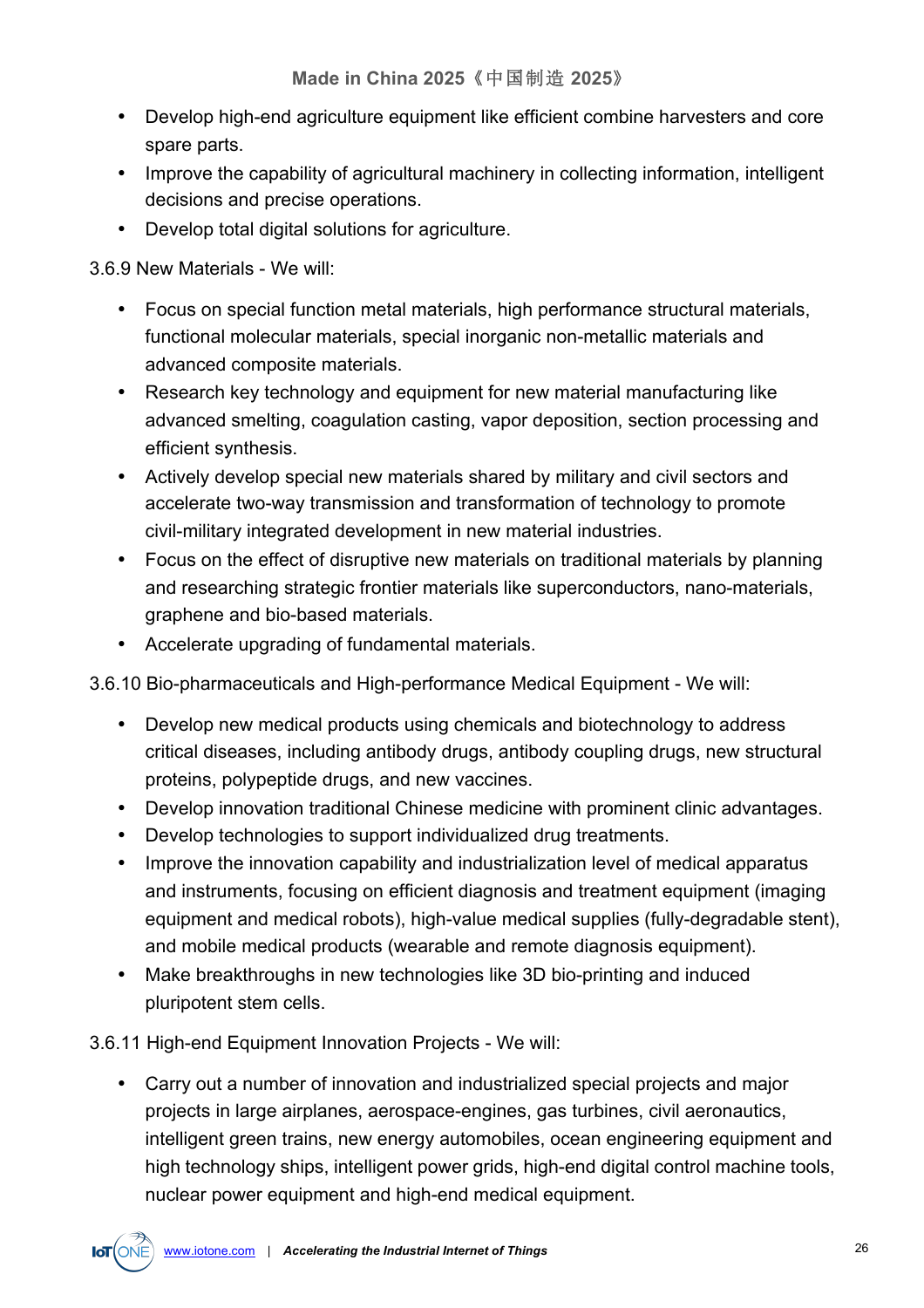- Develop a number of iconic products and equipment to improve independent design and system integration capability.
- Remove the bottleneck of generic technology to realize engineering and industrialization.

By 2020, we will realize independent research and applications in the above areas. By 2025, the market share of high-end equipment with independent intellectual property will increase significantly. External dependence of core technology will significantly decrease. China's ability to provide fundamental auxiliary items will greatly increase. Equipment in major areas will reach advanced international levels.

#### **3.7 Structure Adjustment in Manufacturing**

We will drive traditional industries to develop to the mid-high end of the market and gradually reduce excess production capacity. This goal will be supported by promoting coordinated development between large enterprises and small and medium enterprises and by further optimizing manufacturing layout.

Promote Enterprises Technology Upgrading - We will:

- Support strategic major projects and high-end equipment technology upgrading.
- Stabilize the fund for central technological upgrading and build a long-term mechanism to support technology upgrades.
- Perfect the policy system to support technology upgrading by promoting legislation related to technology upgrades and strengthening incentives and restraint mechanisms.
- Support technology upgrading in major industries and products, and guide enterprises to adopt advanced technology to optimize product structures.
- Comprehensively improve design, manufacturing, technology, and management in industries like steeling, petrochemicals, engineering machinery, light industry and textiles to drive Chinese products to the top of the value chain.
- Formulate investment guidelines for major industries technological transformations to attract social capital and optimize the structure of industrial investment.
- Give high priority to upgrades in traditional areas through integration of IT and industrialization, energy saving and cost reducing, quality improvement and safety production.
- Promote new technology, new craft, new equipment and new materials.

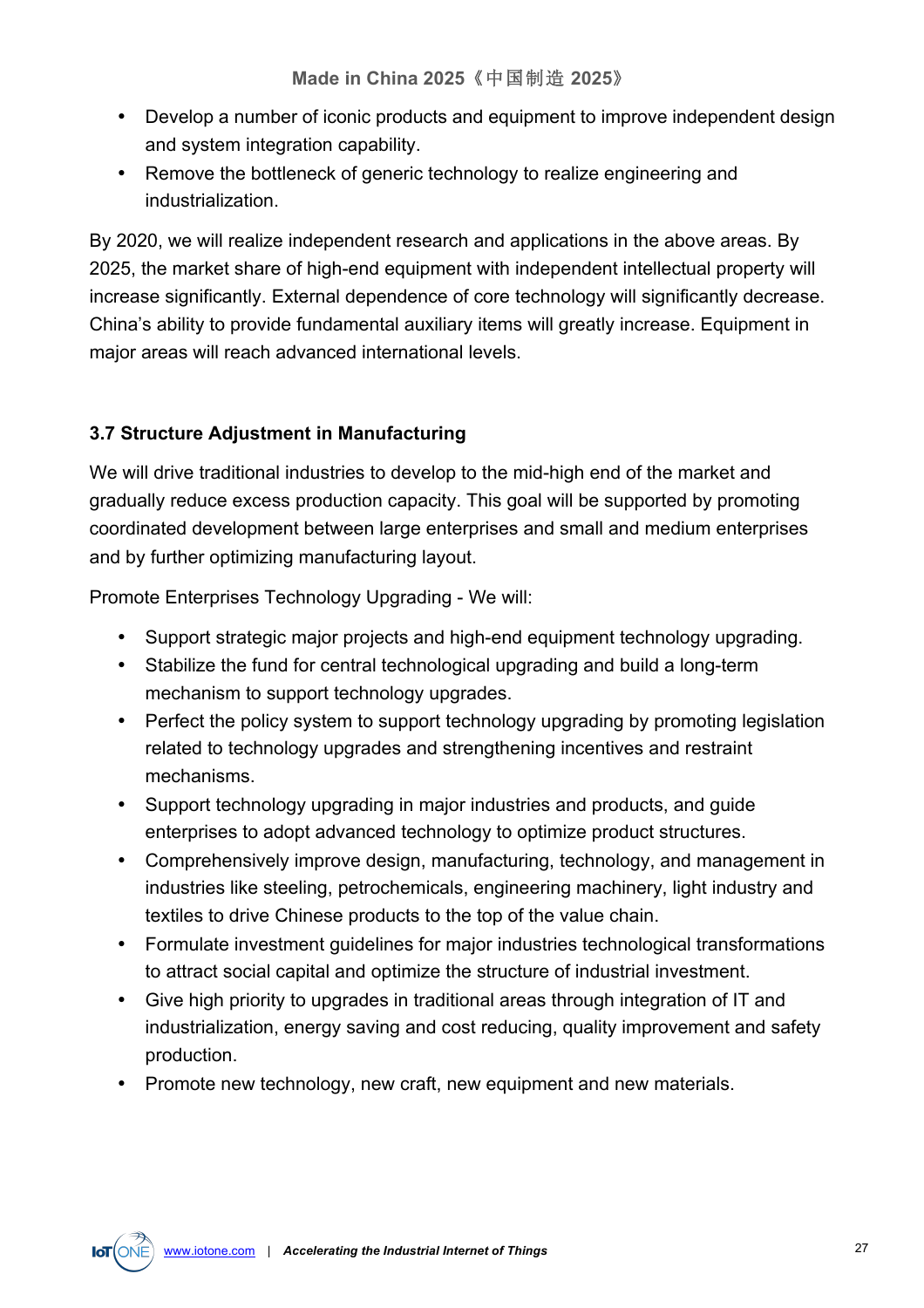Excess Production Capacity Contradiction - We will:

- Strengthen and improve macro control and implement different policies in relevant industries based on the principles of absorbing, transferring, integrating and closing down to reduce excess production capacity.
- Strengthen industry standards and entry administration and drive enterprises to upgrade technology and equipment to optimize inventory capacity.
- Strengthen dynamic monitoring analysis of severe overcapacity industries by building and perfecting early warning system and guiding enterprises to quit overcapacity industries. We will let market play a role and comprehensively use means of law, economy, technology and necessary administration to accelerate closing down outdated production facilities.

Coordinated Development between Large, Medium and Small Enterprises - We will:

- Strengthen the dominant position of enterprises in the market and support strategic cooperation and M&A to improve scale and cultivate conglomerates with strong core competitiveness.
- Stimulate the innovation vigor of small and medium enterprises and develop a number of specialized medium-sized enterprises that are prominent in niche markets.
- Support cooperation between Sino-foreign small and medium enterprises and support them to go global and attract foreign investment by making use of bilateral and multilateral cooperation systems.
- Guide large enterprises and small and medium enterprises to build coordinated relationship of collaborative innovation and win-win cooperation through division of labor based on specialization, service outsourcing and make to order (MTO).
- Develop a number of high-quality small and medium enterprise clusters.

Optimize the layout of manufacturing - We will:

- Implement the National Regional Development Strategy and major function area planning.
- Comprehensively consider natural and energy resources, environmental capacity and market capacity when implementing industries plans and optimizing production systems.
- Perfect the industrial transfer guidelines, build a national industrial transfer information service platform and set up a number of demonstration parks to guide industry transfer and promote coordinated development of eastern, central and western manufacturing.
- Promote coordinated development of industries in the Beijing-Tianjin-Hebei Region and the Yangtze River Region.

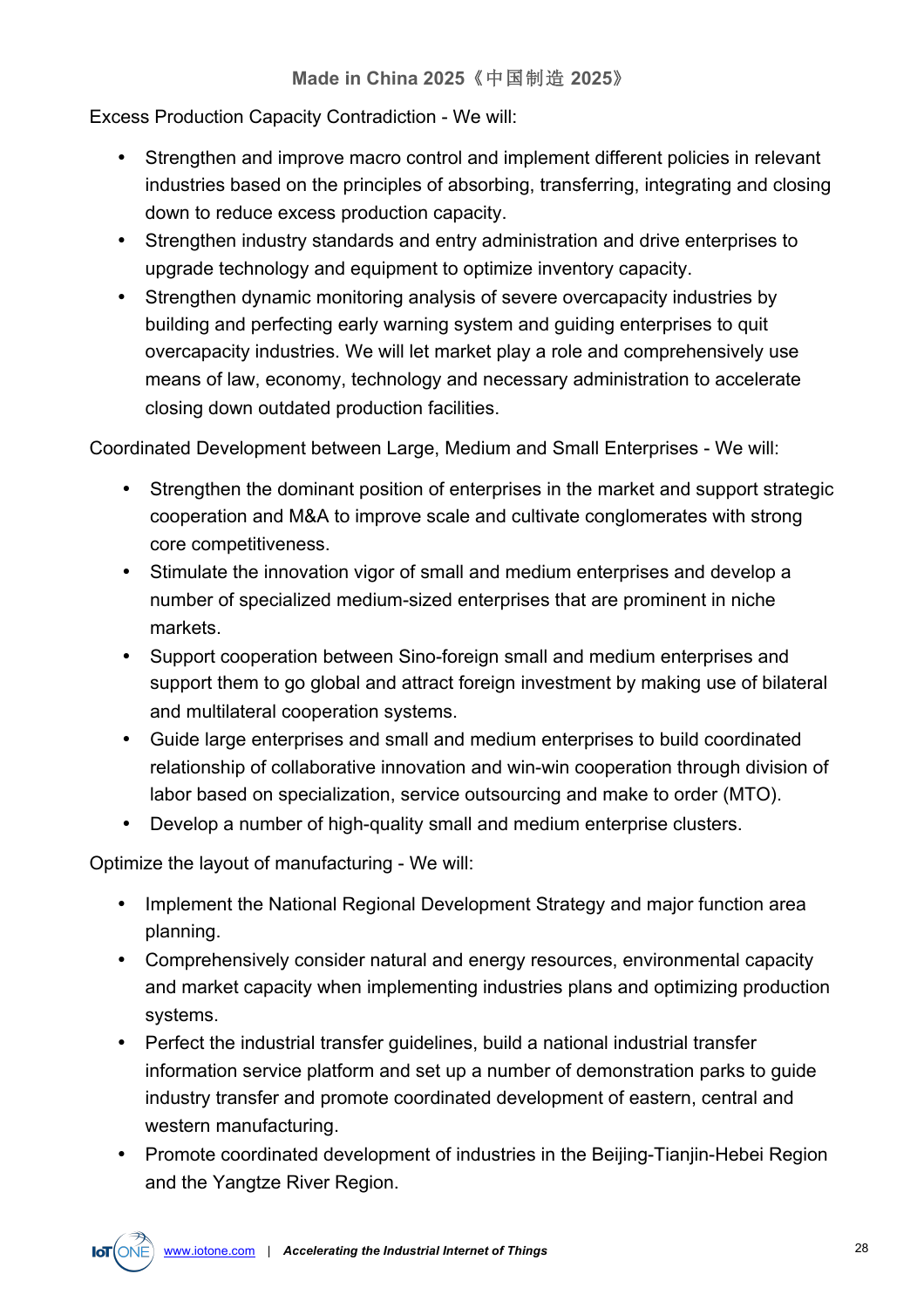- Reform and upgrade manufacturing clusters to meet new industrialization requirements and to consolidate industrial clusters.
- Build a number of new industrial demonstration bases with highly efficiency industrial chain synergies, strong core competitiveness and sound public service systems.

### **3.8 Service-oriented Manufacturing and the Product Service Industry**

Accelerating coordinated development of the manufacturing and service sectors and promoting business model innovation and structural innovation will allow China to increase manufacturing productivity and transform into service-oriented manufacturing. We will increase productive manufacturing services and develop service functional zones and service platforms.

Service-oriented Manufacturing - We will:

- Formulate guidelines to promote service-oriented manufacturing and implement service-oriented manufacturing plan.
- Launch demonstration projects to help manufacturing enterprises extend the service chain and transform from providing products to providing products and services.
- Encourage manufacturing enterprises to invest in services, develop customized services, practice life cycle management, execute network marketing, and provide online support services.
- Support eligible enterprises to evolve from equipment providers into integrated system contractors and from product providers into total solution providers.
- Encourage strong manufacturing enterprises to provide specialized service through business process re-building.
- Support eligible manufacturing enterprises to build financial institutions like financial service and financial leasing companies to promote finance and leasing services for large manufacturing equipment and production lines.

Development of Manufacturing Services - We will:

- Develop capabilities for manufacturing-oriented IT services, project design, and information application system development and integration in major industries.
- Encourage Internet enterprises to develop innovation business models around mobile e-commerce, online customization, online to offline, dynamic supervision, and early product alerts to realize seamless coupling with manufacturing enterprises and innovative business cooperation and value creation.
- Accelerate technology development of service supporting research and design, technology transfer, innovation incubation, IPR and technology consultation, as well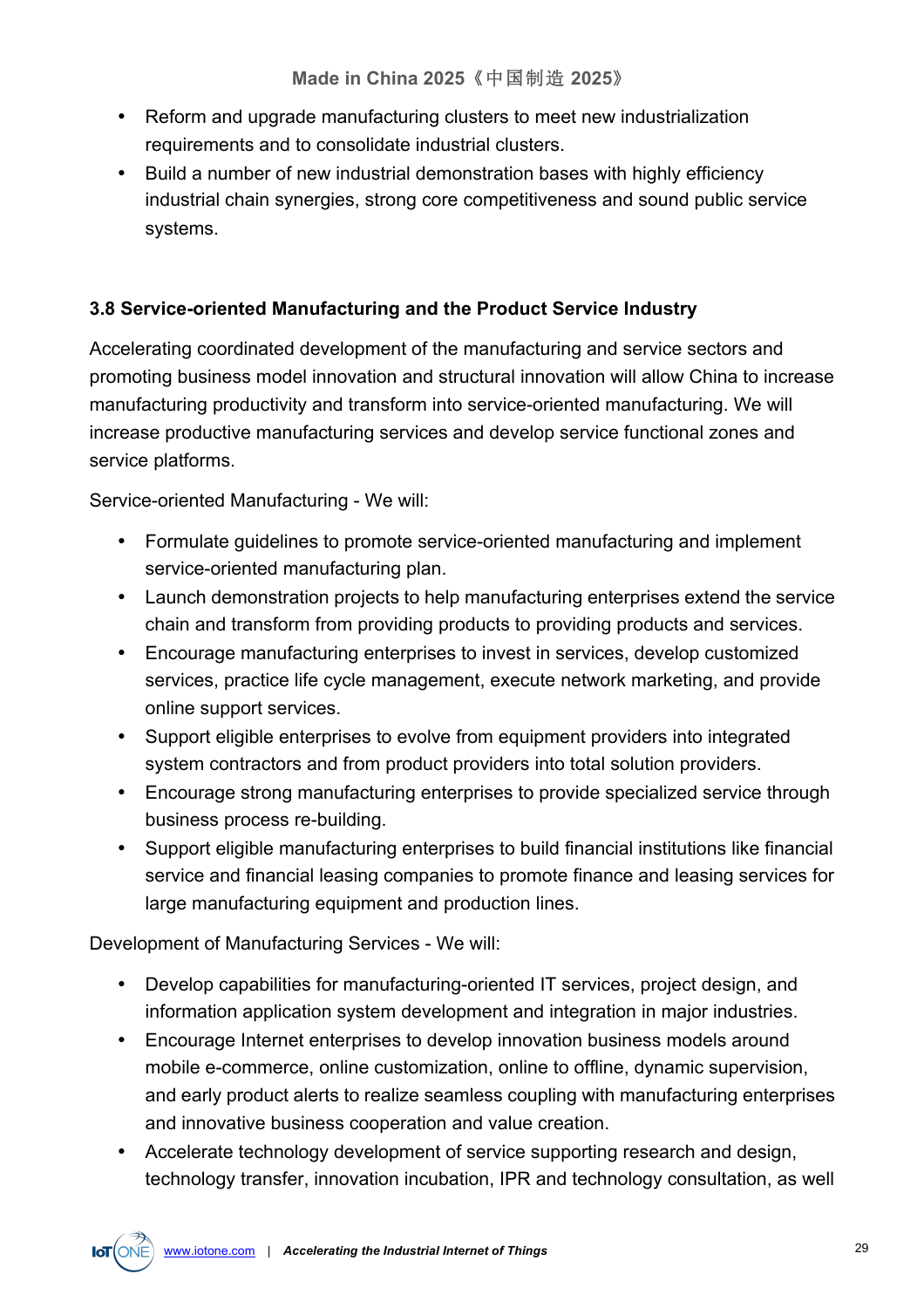as production service industries like third-party logistics, energy conservation and environmental protection, inspection and detection, certification, e-commerce, service outsourcing, finance and leasing, human resource management, after-sale service, and brand management to strengthen support for manufacturing transformation.

Service Functional Zones and Public Service Platforms - We will:

- Build manufacturing service functional zones that focus on modern services like research and design, information, logistics, business, and finance to improve influence capacity.
- Build a number of manufacturing service public service platforms in industrial zones.
- Encourage manufacturing enterprises in eastern areas to develop service-oriented businesses.
- Support central and western areas to develop specialized and competitive manufacturing services and develop service facilities to realize coordinated development between manufacturing and service industries.

#### **3.9 Internationalization of Manufacturing**

An overall plan is necessary to take advantage of international and domestic resources and markets. By accelerating implementation of the "opening up" strategy and combining the principles of "going out" and "bringing in", China will expand into new areas and improve international cooperation. We will promote the internationalization of major industries and guide enterprises to strengthen international competitiveness.

Utilization of Foreign Capital and International Cooperation - We will:

- Further open manufacturing and optimize the "opening up" structure to improve performance.
- Encourage foreign capital to invest in high-end manufacturing like next generation IT, high-end equipment, new materials and bio-pharmaceuticals.
- Encourage foreign enterprises and research institutions to establish global research institutions in China.
- Support legible enterprises to issue stock and bonds overseas and to carry out technology cooperation with foreign enterprises.

Transnational Operation Capability and International Competitiveness - We will:

• Develop Chinese multinational enterprises and improve their core competitiveness by taking advantage of global resources, business process re-engineering, industrial chain integration and capital market operations.

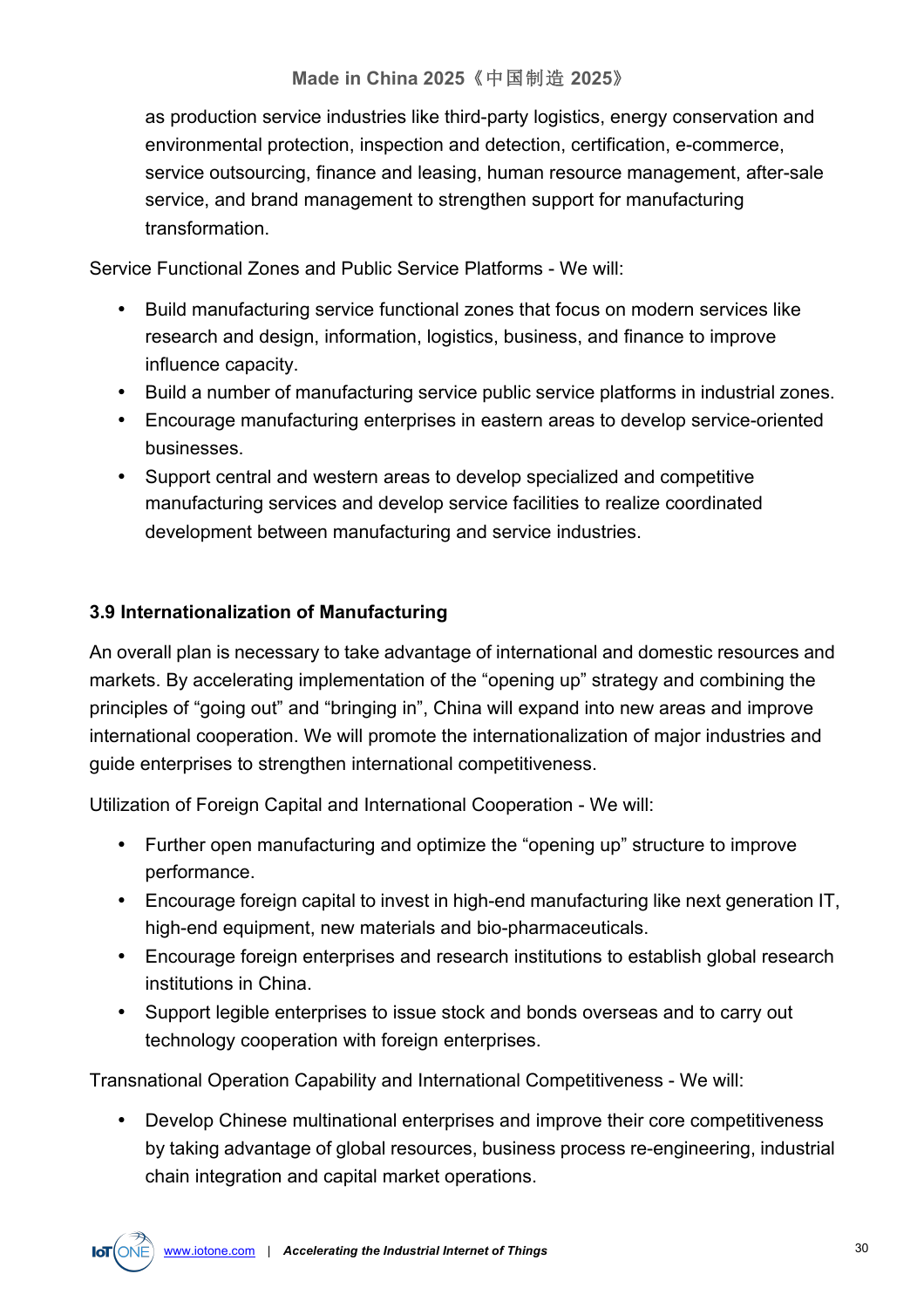- Support enterprises to perform mergers, equity investment and venture capital investment overseas.
- Support enterprises to establish research centers, experimental bases and global marketing and service operations overseas.
- Support enterprises to carry out Internet design, precision marketing, value-added service innovation and media brand promotion which rely on internet and set up global industrial chain system to improve international operation and service.
- Encourage strong enterprises to develop international overall contract and total integration.
- Guide enterprises to integrate into local culture, strengthen awareness of social responsibility, improve investment and operation risk management and improve their ability to localize in foreign countries.

International Industrial Cooperation and Internationalization - We will:

- Strengthen overall internationalization design by formulating a strategy for manufacturing to go abroad and building a planning and coordination system.
- Actively participate in and promote international industrial cooperation and implement major strategic plans like the Silk Road Economic Belt and the 21st-Century Maritime Silk Road to accelerate building interconnected infrastructure with surrounding countries and deep industrial cooperation.
- Make use of "opening up" along borders and build a number of overseas manufacturing cooperation parks in eligible countries.
- Let government promote and enterprises lead the innovation of business models.
- Encourage the overseas transfer of high-end equipment, advanced technology and strong industry.
- Strengthen policy guidance and drive industrial cooperation to extend from processing and manufacturing to cooperative R&D, joint-design, marketing and brand development in order to improve international cooperation levels.
- Innovate processing trade models and extend the domestic value-added chain to promote the transformation of processing trade.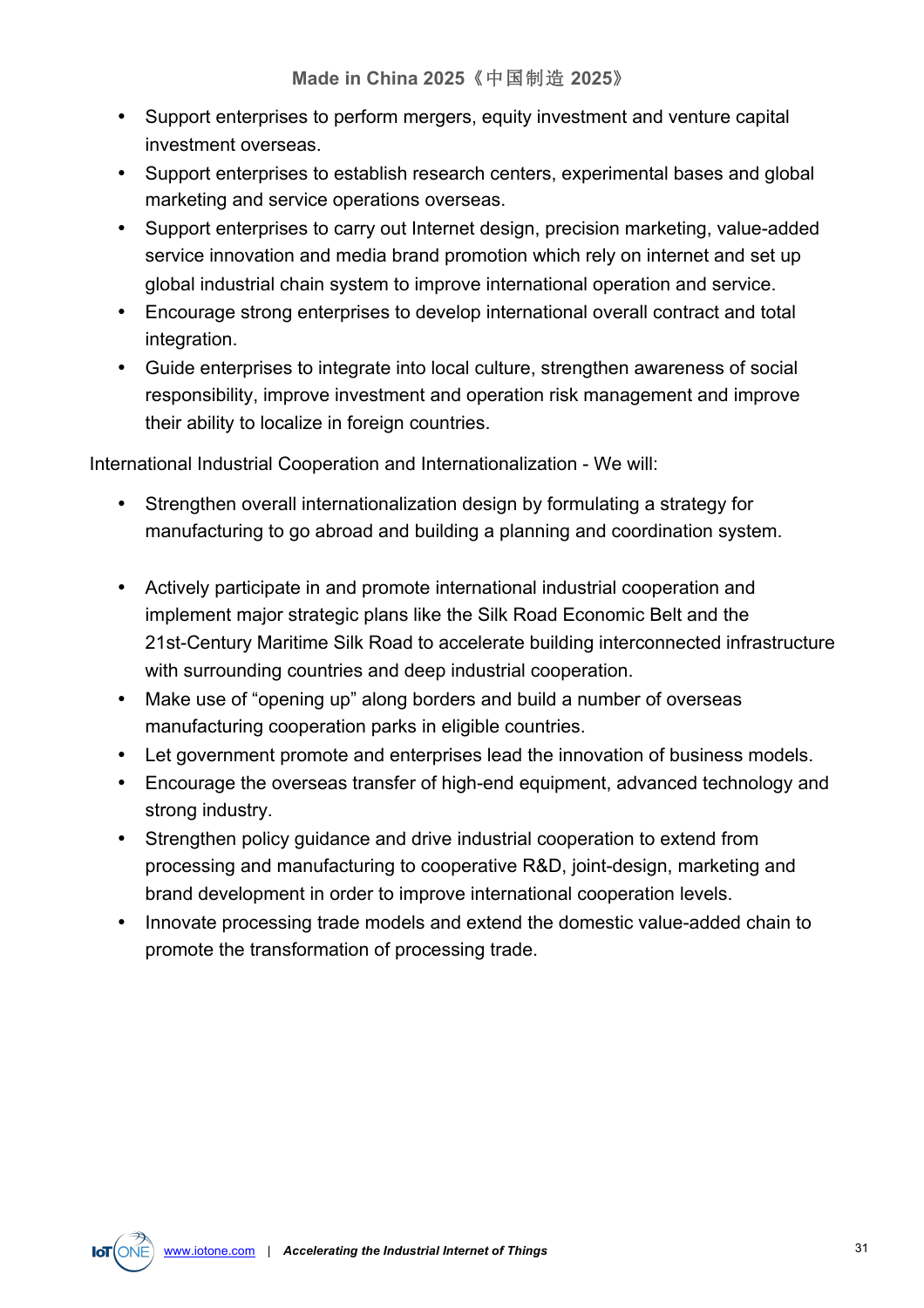## **4. STRATEGIC SUPPORT AND SUPPLY**

In order to build a manufacturing power, we must put the socialist system to good use and mobilize all social forces. We need to further deepen reform and perfect policy and measures. Transforming Chinese manufacturing from large to strong will require flexible and efficient implementation mechanisms and cultivation of a manufacturing innovation culture with Chinese characteristics.

#### **4.1 Institutional Mechanism Reform – We will:**

- Comprehensively promote law-based government administration and speed up the transformation of government functions.
- Promote innovations in government management to support implementation of strategies, plans, policies and manufacturing standards.
- Strengthen industry self-regulation and the ability to provide public services and improve industrial governance levels.
- Delegate more powers to lower-level governments and to society in general by further deepening the reform of administrative review and approval procedures, standardizing approval systems, and simplifying procedures.
- Revise investment project directories pre-approved by the government and establish the principal role of enterprises in investment.
- Perfect collaborative research mechanisms involving government, production, education, research and operations and reform mechanisms for technological innovation management systems, project expenditure distribution, result assessment and transformation to promote capitalization of technology results and to stimulate manufacturing innovation vitality.
- Allow markets to determine production factor prices and allocate public resources.
- Reform trading systems for pollution discharge, carbon emissions and water rights, promote resource tax ad valorem collection, and transform environmental protection fees into taxes.
- Deepen state owned enterprise reform by perfecting corporation governance structures and developing the mixed ownership economy by further dividing industry monopolies and canceling unreasonable restrictions on the private economy.
- Steadily reform defense-related science and technology industries and promote civil-military integration.
- Perfect industrial safety review mechanisms and legal systems.
- Strengthen safety reviews for investment and financing, acquisition and reorganization, and bidding and purchasing in manufacturing areas central to the national economy and national security.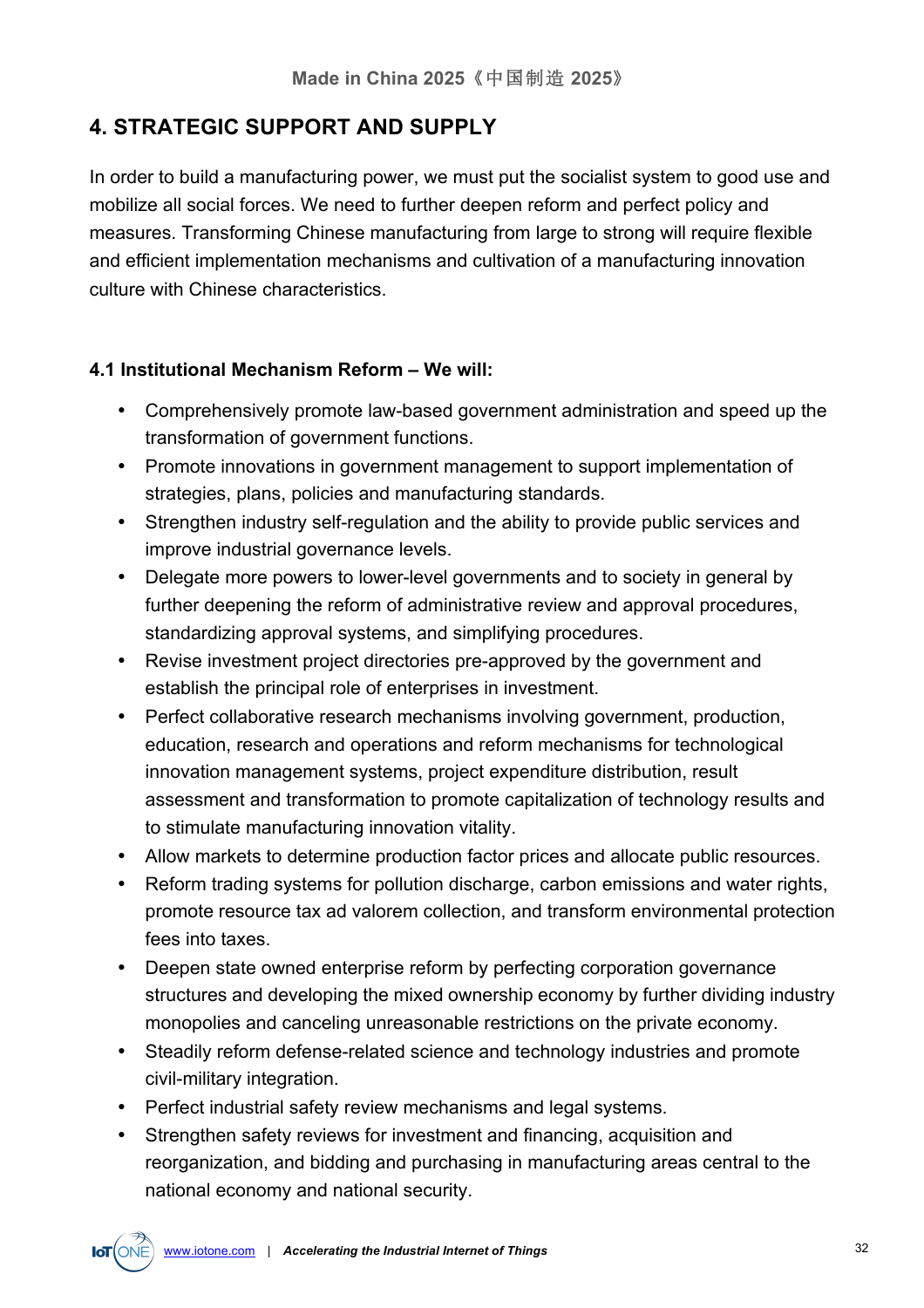#### **4.2 Fair Market Environment – We will:**

- Deepen market access reform by revising the "negative industry list", strengthening supervision and abolishing policies and measures that constrain a unified national market.
- Implement scientific and normative systems to promote industry access by formulating and perfecting access standards in the areas of energy conservation, land conservation, water conservation, environmental protection, manufacturing technology and safety, and by strengthening supervision and inspection of national standards implementation.
- Unify enforcement and guide enterprises to adjust their structure through market means.
- Strengthen supervision to prevent the manufacturing and selling of counterfeit and faulty products, and harshly punish monopoly and unfair competition to create a positive operating environment for enterprises.
- Develop technology markets and perfect innovation, operation, management and protection mechanism of intellectual property.
- Perfect policies and measures for staff resettlement, redemption of debt, and enterprise transformation related to eliminating outdated capacity and perfecting mechanisms to exit markets.
- Further remove the burden on enterprises by implementing a fee list system, building a national fee list library, canceling unreasonable fees and apportionments, and strengthening supervision and accountability.
- Develop manufacturing enterprise credit systems by building a national manufacturing credit database and a system to dynamically review enterprise credit and for the purpose of awarding credit and punishing credit defaults.
- Strengthen enterprise social responsibility and promote self-declaration and supervision systems for products standards, quality and safety.

#### **4.3 Financial Support Policies – We will:**

- Deepen financial reform by widening manufacturing financing channels and reducing financing costs.
- Actively take advantage of policy-based finance, development-oriented finance and commercial finance to support major areas like next generation IT, high-end equipment and new materials.
- Support Export-Import Bank of China to strengthen services for manufacturing "going out" within its scope of business.
- Encourage the China Development Bank to increase loans for manufacturing enterprises.

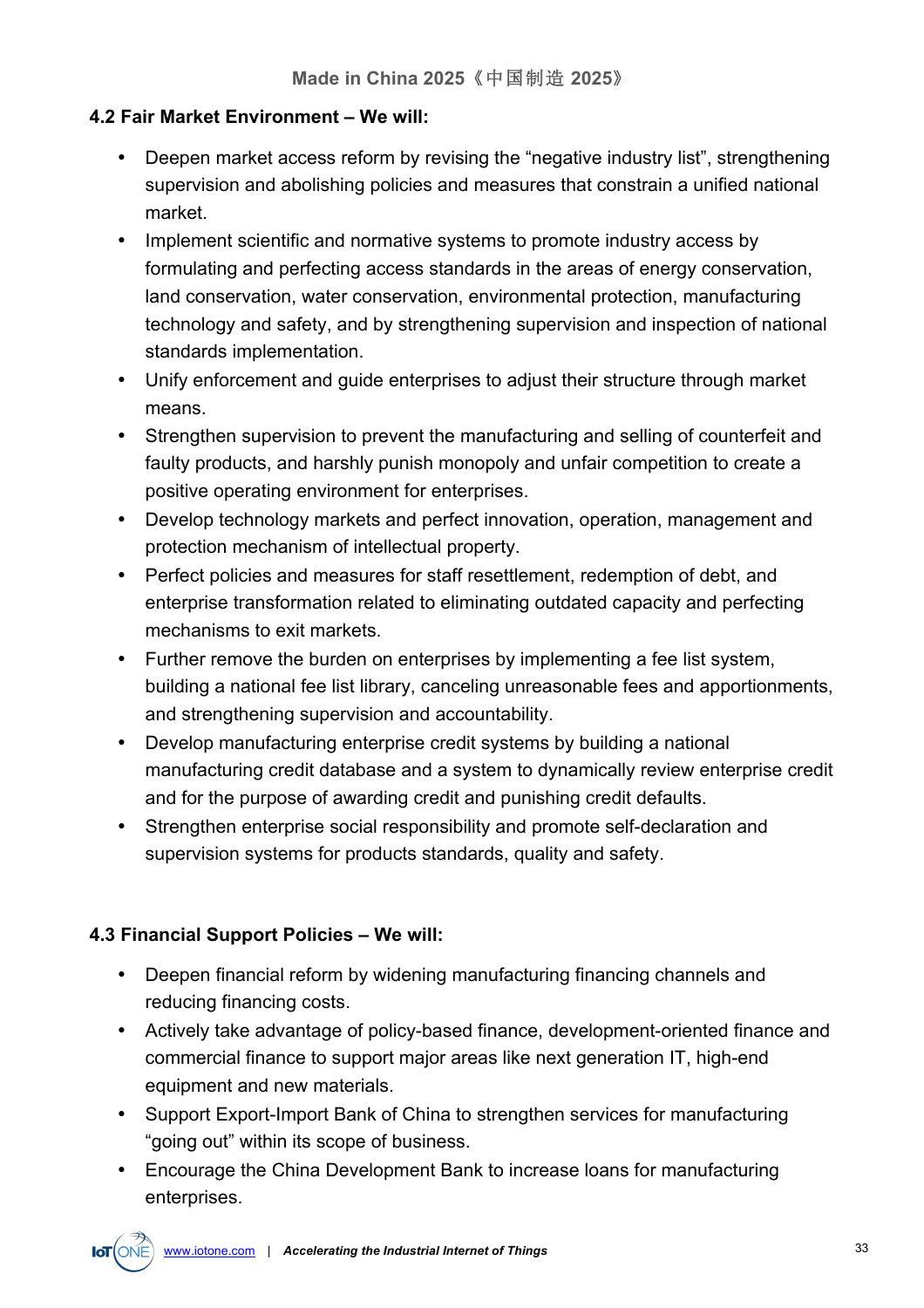- Lead financing institutions to develop products and business for manufacturing enterprises.
- Perfect multi-level capital markets by developing regional equity markets supporting eligible manufacturing enterprises to seek financing from domestic and overseas equity markets and to issue various debt financing tools.
- Lead venture capital and private equity to support manufacturing sector innovation.
- Encourage eligible manufacturing loans and leasing assets to carry out security pilot projects.
- Support large manufacturing enterprises and groups to carry out pilot projects integrating production and finance.
- Promote manufacturing transformation and upgrading by financing leasing.
- Explore insurance products and service for manufacturing and promote loan guarantee insurance and credit insurance industries.
- Increase support for manufacturing enterprises to carry out overseas resource exploration, set up research centers, and execute mergers and acquisitions using offshore financing against domestic guarantees, foreign exchange and RMB loans, debt financing and equity financing under the prerequisites of controllable risk and sustainable business.

#### **4.4 Fiscal and Taxation Policy - We will:**

- Make full use of present channels to strengthen financial support and the policy environment for manufacturing with a focus on key areas for manufacturing transformation, namely intelligent manufacturing, the "Four Foundations", and high-end equipment.
- Use public-private partnerships (PPP) to allocate social capital to major projects, technology upgrading and key manufacturing infrastructure.
- Innovate the support way of fiscal fund by transforming from subsidizing construction to subsidizing operation step by step and increase the effectiveness of financial fund.
- Deepen technology planning (special projects and funds), technology management reform, and manufacturing technology research and demonstration projects to support technology innovation and structural adjustment.
- Perfect and implement government purchasing policies supporting innovation.
- Implement incentive policies, such as reducing the risk of investing in the first units of major equipment.
- Perfect incentive and control mechanisms for product innovation, value-added services and demonstration projects.

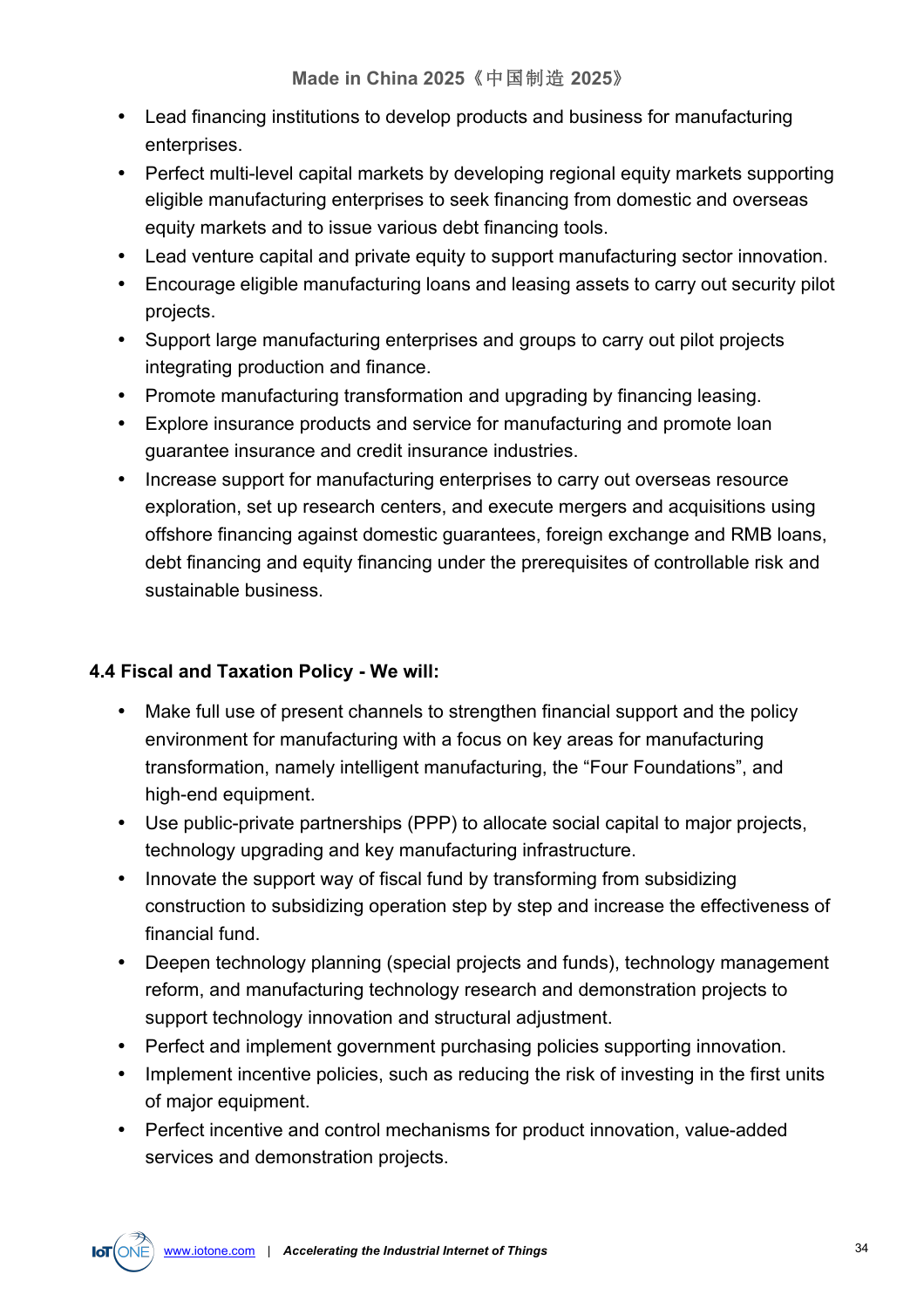• Implement taxation policies in favor of manufacturing transformation, promote added-value tax reform and perfect the calculation and auditing methods of research costs to reduce manufacturing enterprise tax burdens.

#### **4.5 Multi-level Talent Cultivation Systems - We will:**

- Strengthen overall planning and classified guidance on manufacturing talent development and implement manufacturing talent cultivation plan.
- Strengthen efforts to cultivate professional, technical, managerial and administrative personnel and perfect related talent development systems.
- Focus on improving modern operations by implementing the Quality Promotion Project for enterprises operations and management personnel and the Yin He Training Project to help small and medium enterprises cultivate entrepreneurs and high-level managerial personnel.
- Focus on high-level and high demand professional and technical personnel by implementing the Knowledge Personnel Improvement Project.
- Increase the number of advanced manufacturing engineers by building engineering and innovation training centers in universities.
- Strengthen vocational education and skill training by enables undergraduate universities to transform into applied technology universities and by building training bases to carry out modern apprenticeship pilot demonstrations.
- Encourage cooperation between enterprises and schools to cultivate researchers, technicians and inter-disciplinary professionals needed by manufacturing.
- Deepen enrollment numbers and quality of engineering doctorates and professional degrees to promote education combining production and research.
- Strengthen industrial personnel demand forecasting, strengthen personnel databases and build industrial talent assessment systems and information distribution platforms.
- Set up talent incentive mechanisms and increase recognition and rewards for excellent talents.
- Build and perfect manufacturing personnel service institutions and improve mechanisms for regulating the transfer of personnel between companies.
- Select talented young professionals and students, especially those with a professional and technical background, to go abroad for study and training, while building international training bases in China.

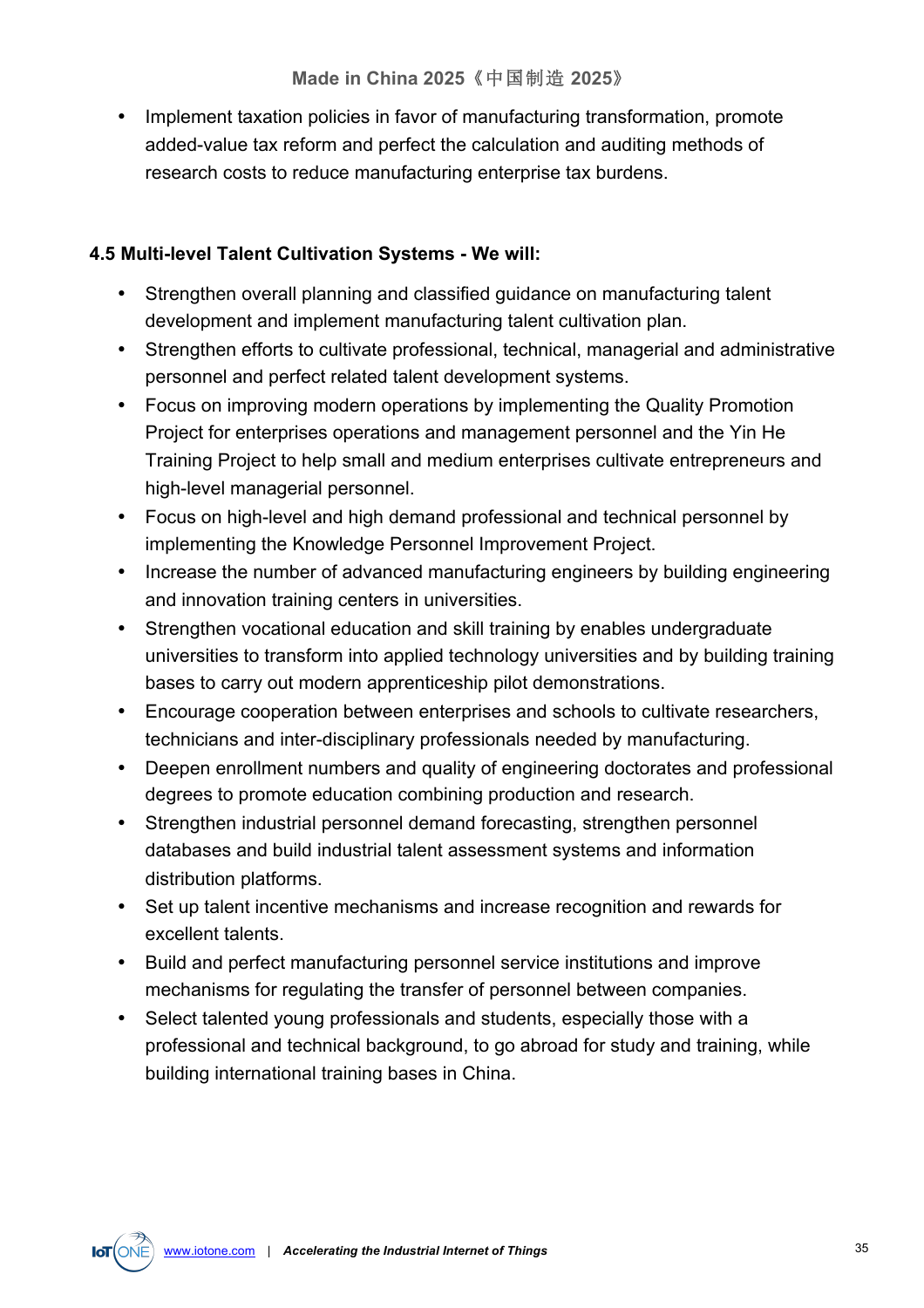#### **4.6 Medium, Small and Micro Enterprise Policy - We will:**

- Implement and perfect financial and taxation preferential policies to support small and micro businesses and optimize special funds for small and medium enterprises.
- Make use of the financial lever effect to attract social capital to set up national development funds for small and medium enterprises.
- Support eligible private capital to set up financial institutions like small and medium banks and encourage commercial banks to develop specialized financial services for small and micro enterprises, such as leasing guarantee systems and innovative financial products.
- Accelerate the development of a credit investigation system for medium, small and micro enterprises and actively develop financing and leasing, intellectual property, loans, and credit insurance policies for small and micro enterprises.
- Build and perfect the entrepreneurial foundation for small and medium enterprises and direct entrepreneurship investment funds to invest small and micro enterprises.
- Encourage universities, research institutions, and engineering centers to open and share experimental facilities for medium and small enterprises.
- Build integrated service systems for medium, small and micro enterprises by perfecting public service platform networks for medium, small and micro enterprises, and by building information sharing mechanisms to provide medium, small and micro enterprises with specialized service related to entrepreneurship, innovation, financing, consultation, training and recruiting.

#### **4.7 Manufacturing Openness - We will:**

- Deepen foreign investment reform by developing guidelines for national treatment of foreign investment, improving mechanisms to manage the "negative industry list", and implementing approval management models that contribute to a stable, transparent and predictable business environment.
- Comprehensively deepen foreign exchange management, customs supervision and inspection, and quarantine management reform to facilitate trading investment.
- Further relax controls over market entry by revising industrial policy in the steel, chemical and shipping industries to encourage manufacturing enterprises to bring in advanced technology and experienced talent and to invest in commissioned development, patent licensing and crowd-sourcing.
- Transform the utilization of foreign capital to emphasize joint ventures, collaborative development, outbound M&A, and recruiting top talent to work in China.
- Strengthen outbound investment legislation to reinforce legal protection for manufacturing enterprises to establish global operations by standardizing outbound operations and protecting the legal rights of enterprises.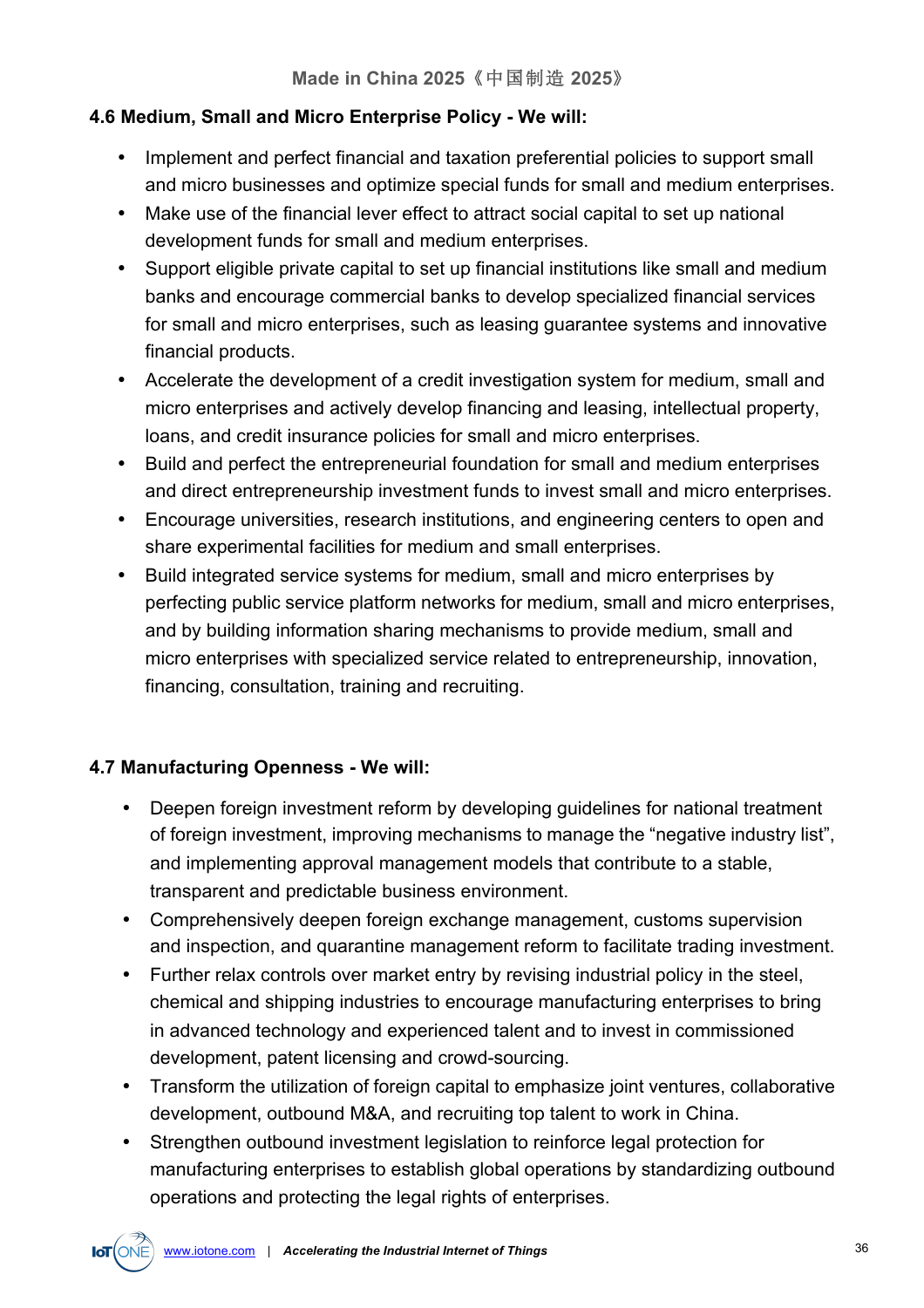- Explore channels like industrial funds and state-owned capital gains, and implement outbound investment and merger reform to support "going out" by competitive industries, such as high-speed rail, electric power equipment, automotive and engineering equipment.
- Develop support and service institutions to accelerate "going out" by manufacturing enterprises, including building public service platforms for outbound investment and exporting trade services.
- Perfect early warning and coordination systems to reduce trading friction and manage major outbound investment events.

#### **4.8 Organization and Implementation Systems:**

A national leading group for rejuvenating Chinese manufacturing will be established and led by the head of the State Council, with group members appointed from relevant departments of the State Council. The main responsibilities of the leading group are: making overall plans and coordinating the overall rejuvenation of Chinese manufacturing; deliberating on major plans, policies, special projects, issues and working arrangements; strengthening strategic planning and guidance departments to support local governments in implementing plans. The group office will be established in the Ministry of Industry and Information and will undertake daily administrative work to support planning and execution. We will:

- Set up a strategic advisory committee for rejuvenating Chinese manufacturing to research future strategic problems affecting manufacturing and to provide consultation and evaluation to support major decisions affecting the manufacturing sector.
- Support multi-level, multi-area and multi-form think tanks with Chinese characteristics including social think tanks and enterprises think tanks to provide intellectual support to rejuvenate Chinese manufacturing.
- Set up inspection and third party evaluation mechanisms to monitor implementation of Made in China 2025 and to perfect statistic monitoring mechanisms, performance evaluation mechanisms, dynamic adjustment mechanisms and supervision and evaluation mechanisms.
- Establish midterm evaluation mechanisms for Made in China 2025 and make necessary adjustment to goals as required.